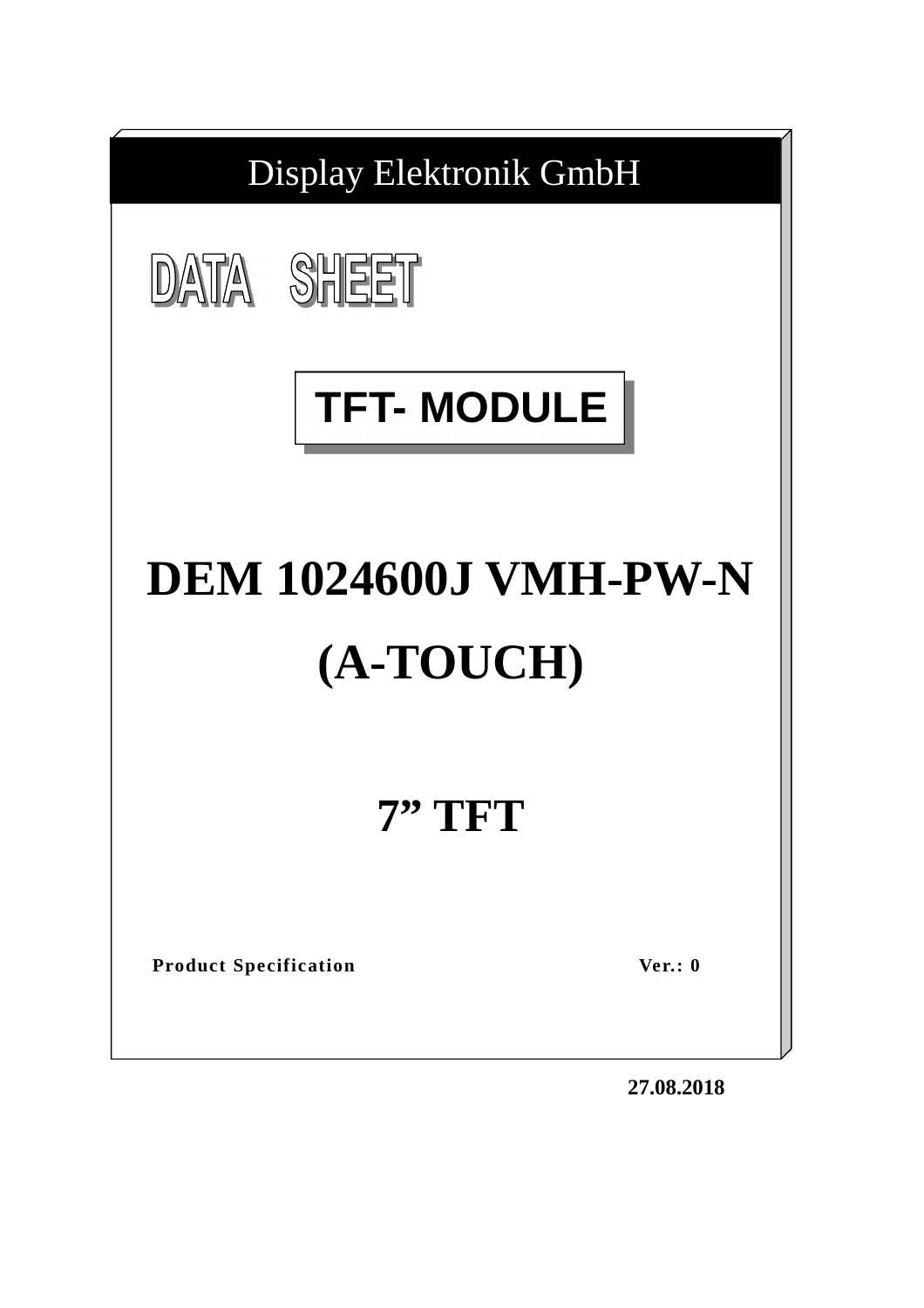#### Revise Records

| Rev.     | Date       | Contents                         | Written | Approved |
|----------|------------|----------------------------------|---------|----------|
| $\Omega$ | 27.08.2018 | <b>Preliminary Specification</b> | R       | MHI      |
|          |            |                                  |         |          |
|          |            |                                  |         |          |
|          |            |                                  |         |          |
|          |            |                                  |         |          |
|          |            |                                  |         |          |
|          |            |                                  |         |          |
|          |            |                                  |         |          |
|          |            |                                  |         |          |

#### Special Notes

| Note1. |  |
|--------|--|
| Note2. |  |
| Note3. |  |
| Note4. |  |
| Note5. |  |
|        |  |
|        |  |
|        |  |
|        |  |
|        |  |
|        |  |
|        |  |
|        |  |
|        |  |
|        |  |
|        |  |
|        |  |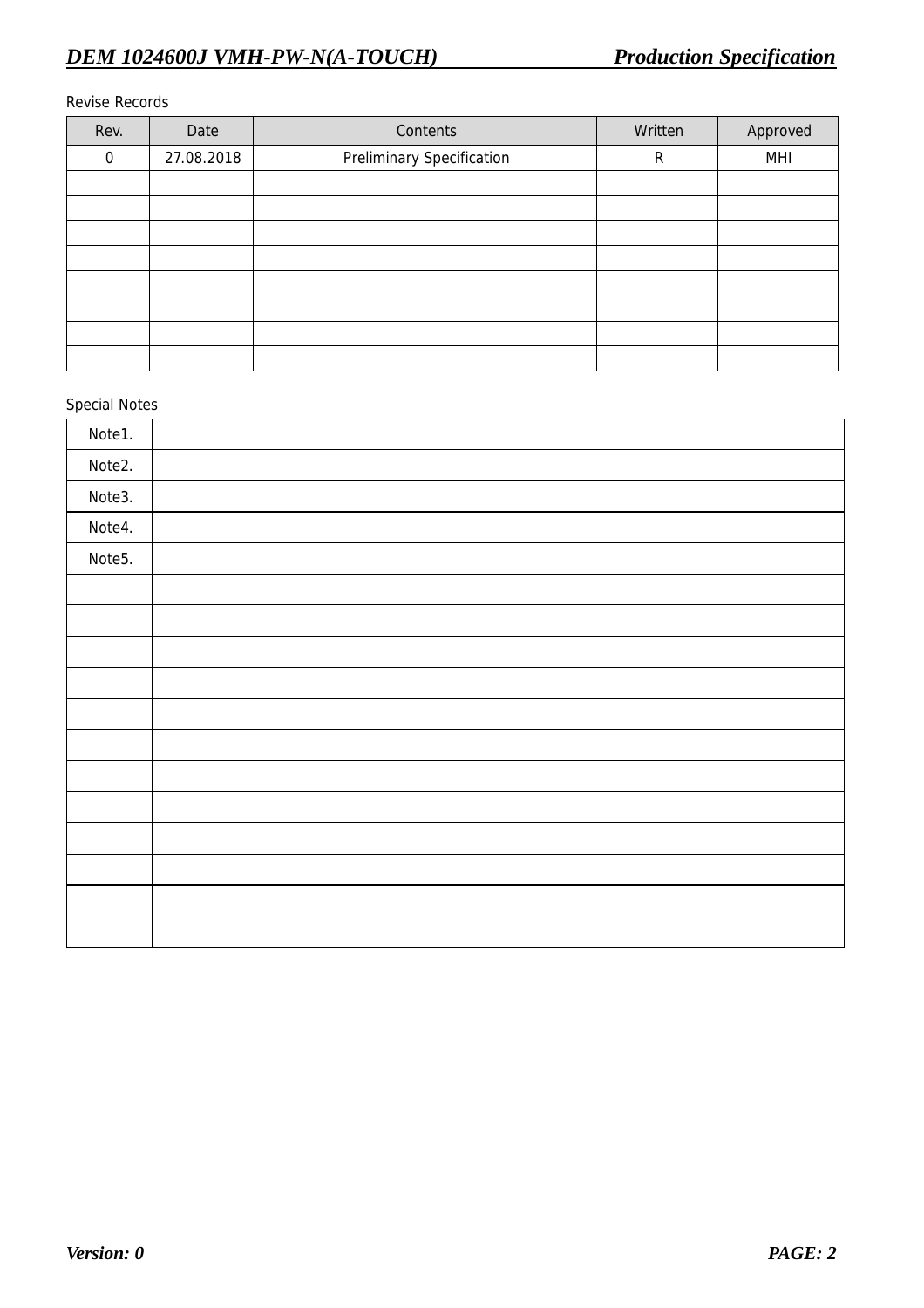## **Contents**

| 1.  | <b>General Description and Features</b>             | $\overline{4}$ |
|-----|-----------------------------------------------------|----------------|
| 1.1 | Features                                            | 4              |
| 1.2 | <b>LCD Module</b>                                   | $\overline{4}$ |
| 2.  | <b>Mechanical Information</b>                       | 4              |
| 3.  | <b>Electrical Specifications</b>                    | 5              |
| 3.1 | <b>Absolute Max. Ratings</b>                        | 5              |
| 3.2 | Timing Characteristic of The LCD                    | 7              |
| 3.3 | Power On/Off Sequence                               | 11             |
| 3.4 | <b>Back-Light Unit</b>                              | 12             |
| 4.  | <b>Optical Characteristics</b>                      | 13             |
| 4.1 | Optical characteristic of the LCD                   | 13             |
| 5.  | I/O Terminal                                        | 15             |
| 5.1 | Pin Assignment                                      | 15             |
| 5.2 | <b>Touch Panel Unit</b>                             | 15             |
| 5.3 | <b>Block Diagram</b>                                | 16             |
| 6.  | <b>Displayed Color and Input Data</b>               | 17             |
| 7.  | <b>Touch Screen Panel Specifications</b>            | 18             |
| 7.1 | <b>Electrical Characteristics</b>                   | 18             |
| 7.2 | <b>Mechanical &amp; Reliability Characteristics</b> | 18             |
| 8.  | <b>Reliability Condition</b>                        | 19             |
| 9.  | <b>Dimensional Outlines</b>                         | 20             |
|     | 10. Incoming Inspection Standards                   | 21             |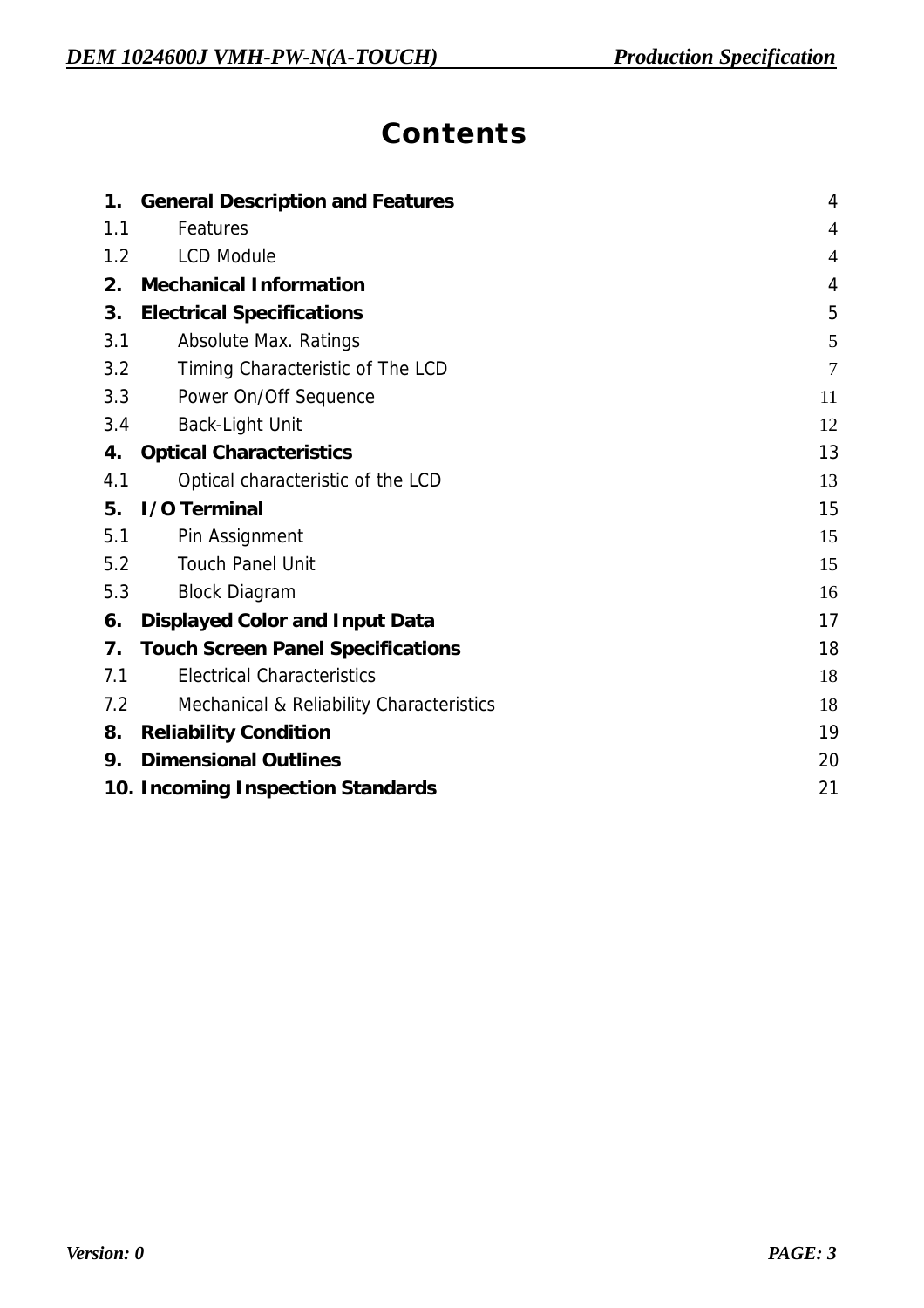#### **1. General Description and Features**

DEM 1024600J VMH-PW-N(A-TOUCH) is 7.0" color TFT (Thin Film Transistor) liquid crystal display composed of a TFT-LCD module, a driver circuit, a touch Panel and a back-light unit. By applying 1024×600 images are displayed on the 7.0" diagonal screen. Display 16.7M colors by R.G.B signal input.

#### **1.1 Features**

- Back-light with 30 LEDs are available.
- IPS
- 7.0(16:9 diagonal) inch configuration
- ROHS Compliance
- **1.2 LCD Module**

| <b>Item</b>               | Specification              | Unit     |
|---------------------------|----------------------------|----------|
| <b>Screen Size</b>        | 7.0 Inches                 | Diagonal |
| <b>Display Resolution</b> | 1024 x 600                 | Pixel    |
| <b>Active Area</b>        | 154.214 x 85.92            | mm       |
| <b>Outline Dimension</b>  | 164.90 x 100.00 x 3.85     | mm       |
| Display Mode              | <b>Normally Black</b>      |          |
| <b>Color Arrangement</b>  | <b>RGB-Vertical Stripe</b> |          |
| <b>Pixel Pitch</b>        | $0.1506 \times 0.1432$     | mm       |
| <b>Viewing Direction</b>  | All                        |          |
| Input Interface           | LVDS                       |          |

#### **2. Mechanical Information**

| <b>Item</b> |                | Min.   | Typ.   | Max.   | Unit | <b>Note</b> |
|-------------|----------------|--------|--------|--------|------|-------------|
|             | Horizontal (H) | 164.60 | 164.90 | 165.20 | mm   |             |
| Module Size | Vertical (V)   | 99.70  | 100.00 | 100.30 | mm   |             |
|             | Thickness (T)  | 3.55   | 3.85   | 4.15   | mm   | (1)         |
| Weight      |                | $- -$  | (TBD)  | $- -$  | g    | $- -$       |

Note (1) Not Include Component. Refer to the Outline Dimension Drawing as attached.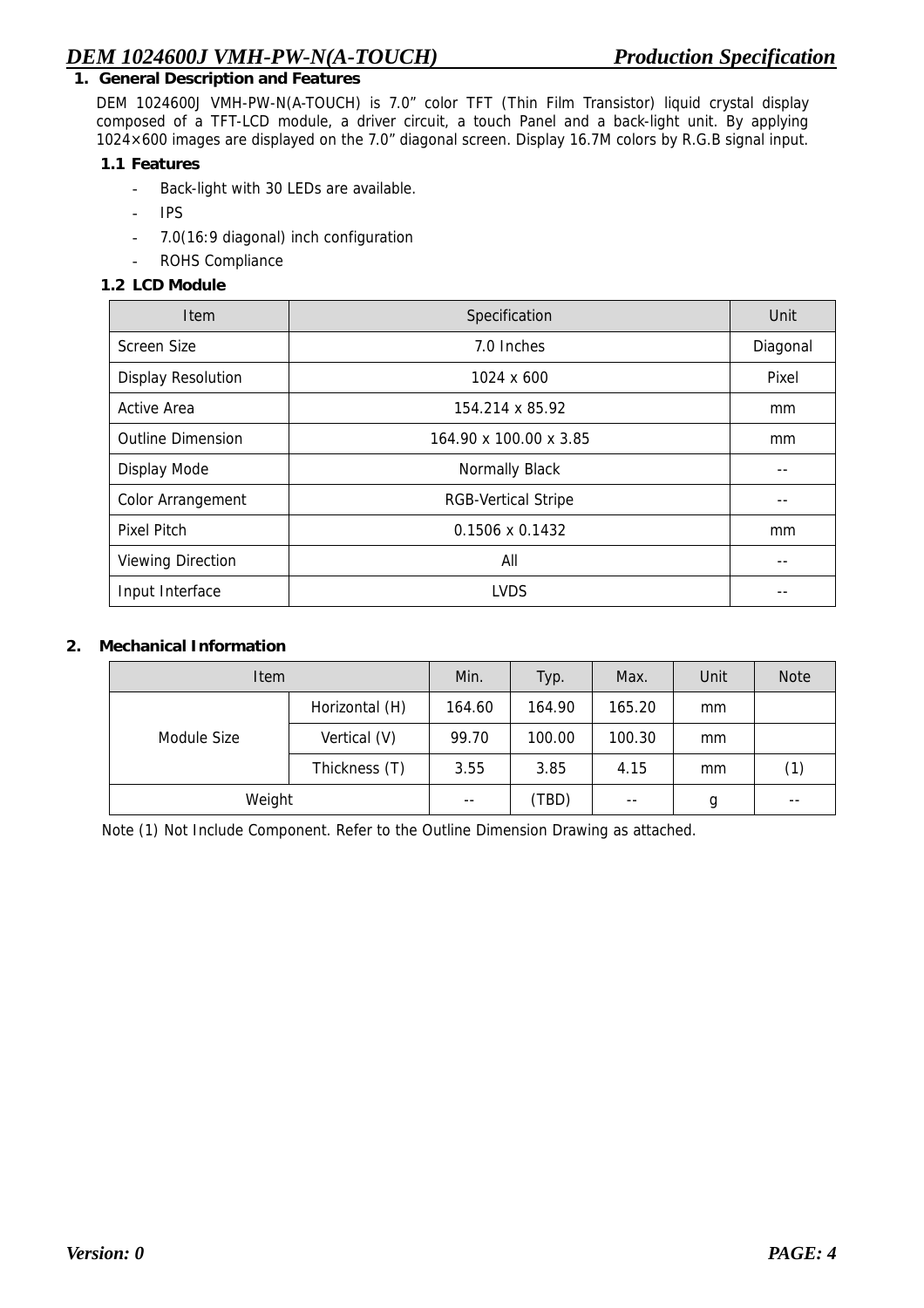### **3. Electrical Specifications**

#### **3.1 Absolute Max. Ratings**

#### 3.1.1 Absolute Ratings of Environment

If the operating condition exceeds the following absolute maximum ratings, the TFT LCD module may be damaged permanently.

| $(Ta=25\pm2\degree C, V_{SS}=GND=0)$ |
|--------------------------------------|
|                                      |

| Item                         | Symbol     | Min.  | Max. | Unit           | <b>Note</b> |
|------------------------------|------------|-------|------|----------------|-------------|
| Storage Temperature          | l stg      | $-30$ | 80   | $\circ$ $\sim$ |             |
| <b>Operating Temperature</b> | <b>OPR</b> | -20   | 70   | $\circ$ $\sim$ | (1, 2, 3)   |

Note (1) 90 % RH Max. (40 °C  $\geq$  Ta ). Maximum wet-bulb temperature at 39 °C or less. (Ta  $>$  40 °C) No condensation.

Note (2) In case of below 0°, the response time of liquid crystal (LC) becomes slower and the color of panel becomes darker than normal one. Level of retardation depends on temperature, because of LC's character

Note (3) Only operation is guaranteed at operating temperature. Contrast, response time, another display quality are evaluated at +25°C.



## 3.1.2 Electrical Absolute Maximum Ratings

3.1.2.1 TFT-LCD Module

 $(V_{SS}=GND=0)$ 

| Parameter            | Symbol        | Min.   | Max. | Unit | Remark |
|----------------------|---------------|--------|------|------|--------|
| Power Supply Voltage | $V_{CC}$ 3.3V | $-0.5$ | 5.0  |      |        |

#### 3.1.2.2 Backlight Unit

 $(V_{SS}=GND=0)$ 

| Parameter                        | Symbol | Min.  | Max. | Unit | Remark |
|----------------------------------|--------|-------|------|------|--------|
| <b>Current of Backlight Unit</b> | IB     | $- -$ | 250  | mA   |        |
| Voltage of Backlight Unit        | VB     | $- -$ | 10.2 |      |        |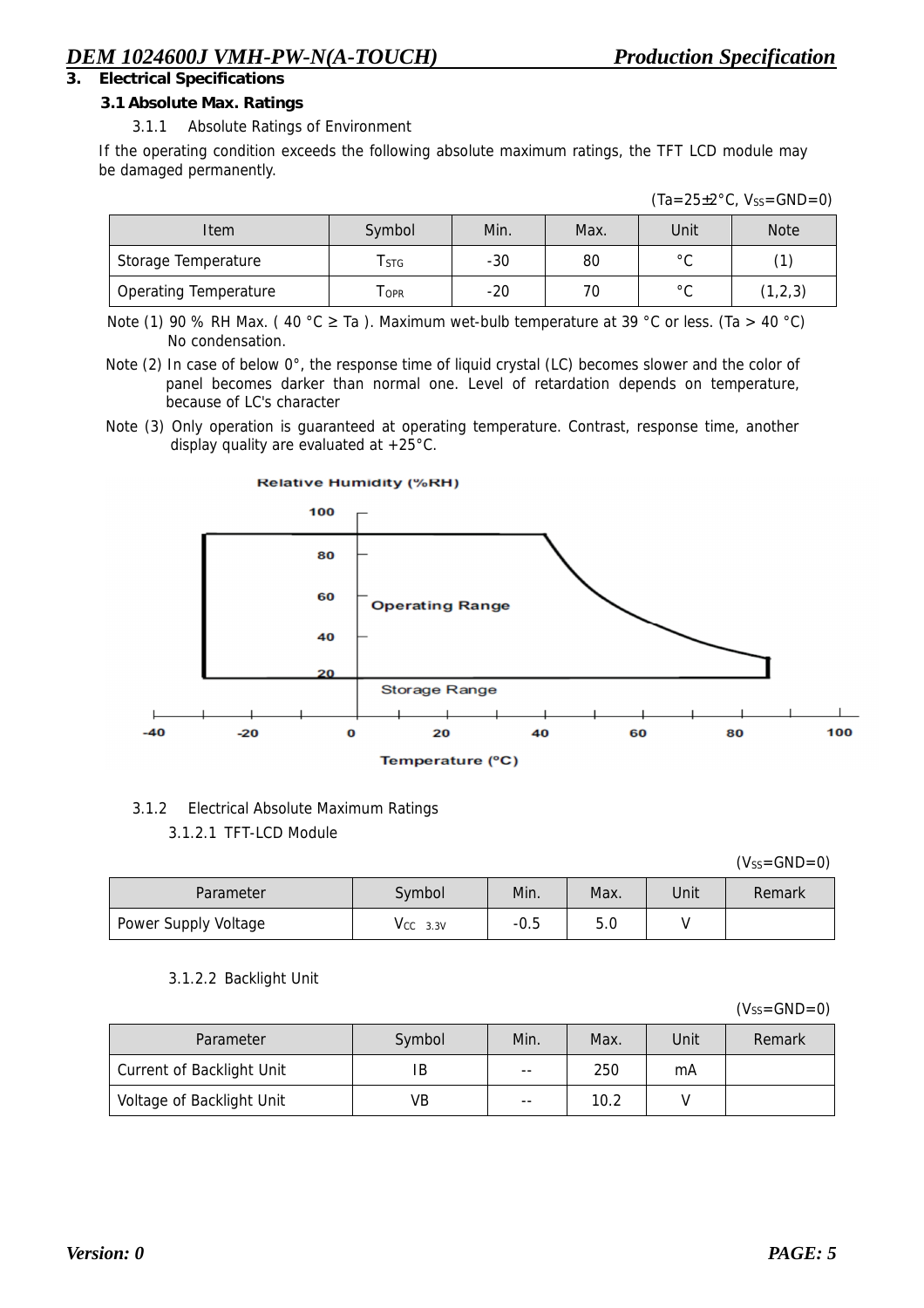# *DEM 1024600J VMH-PW-N(A-TOUCH)*<br>3.1.3 DC Electrical Characteristics of the TFT LCD<br>**Production Specification**

DC Electrical Characteristics of the TFT LCD

LVDS mode (Receiver Differential Input (PIND0~PIND3, NIND0~NIND3, PINC, NINC)

| Parameter                     | Symbol              | Min         | Typ. | Max.             | Unit | <b>Conditions</b>                 |
|-------------------------------|---------------------|-------------|------|------------------|------|-----------------------------------|
|                               |                     |             |      |                  |      |                                   |
| Differential input high       | $R_{xVTH}$          |             |      | 0.1              | v    |                                   |
| threshold voltage             |                     |             |      |                  |      |                                   |
| <b>Differential input low</b> |                     |             |      |                  | V    | $R_{xVCM}$ = 1.2V                 |
| threshold voltage             | $R_{xVTL}$          | $-0.1$      |      |                  |      |                                   |
| Input voltage range           | $R_{xVIN}$          | 0           |      | 2.4              | v    |                                   |
| (singled-end)                 |                     |             |      |                  |      |                                   |
| Differential input common     |                     |             |      |                  | v    |                                   |
| mode voltage                  | $R_{xVCM}$          | $V_{ID}$ /2 |      | 2.4- $V_{ID}$ /2 |      |                                   |
| Differential input voltage    | $V_{ID}$            | 0.2         |      | 0.6              | v    |                                   |
| Differential input leakage    |                     |             |      |                  |      |                                   |
| current                       | RV <sub>x</sub> 11z | $-10$       |      | 10               | uA   |                                   |
| <b>LVDS Digital Operating</b> |                     |             |      |                  |      |                                   |
| Current                       | <b>Iddivds</b>      |             | 40   | 50               | mA   | Fclk=65 MHz, VDD=3.3V             |
| <b>LVDS Digital Stand-by</b>  |                     |             |      |                  |      |                                   |
| Current                       | <b>Istivds</b>      |             | 10   | 50               | uA   | Clock & all functions are stopped |

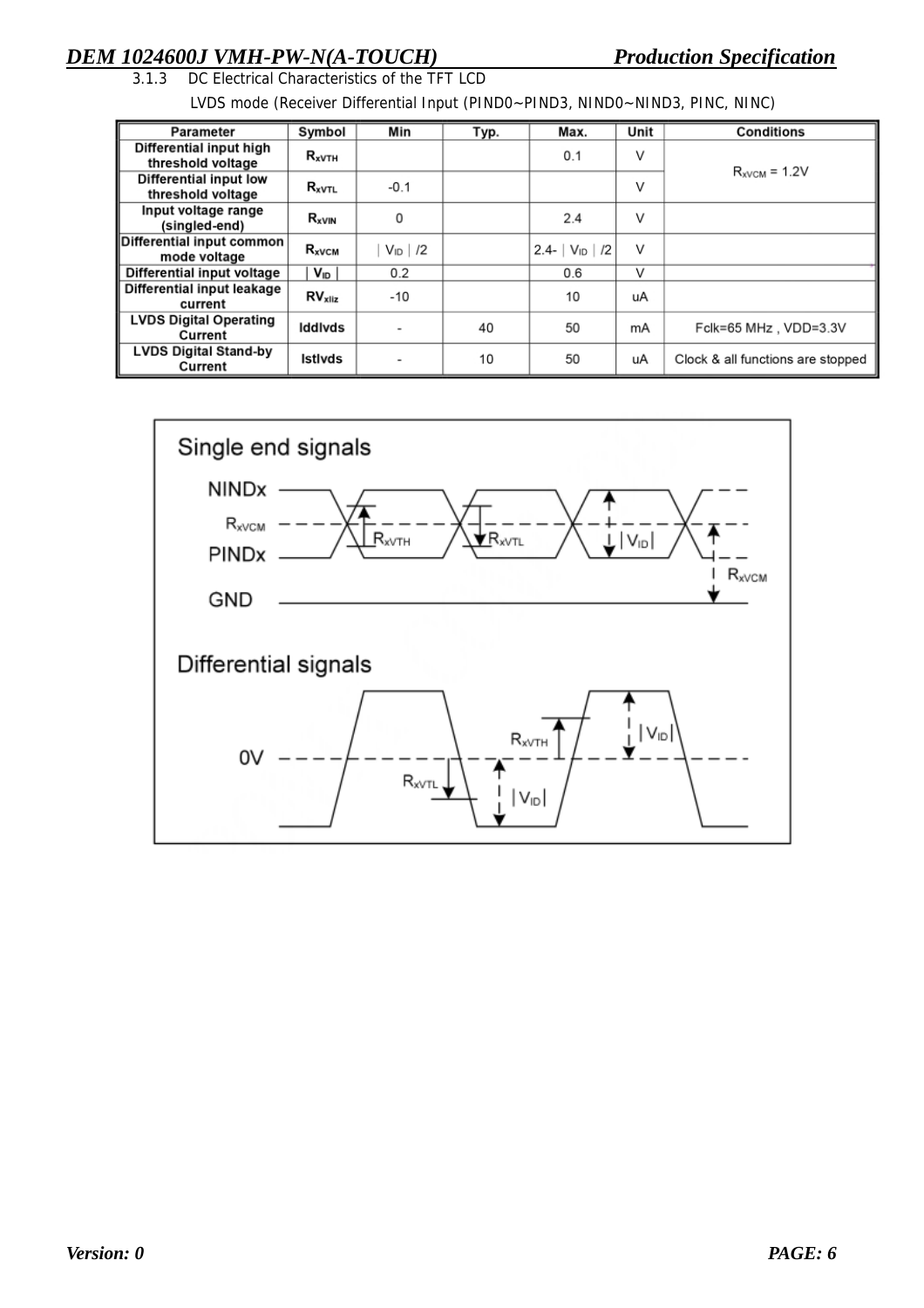#### **3.2 Timing Characteristic of The LCD**

3.2.1 Timing Condition Timing Characteristic

LVDS mode

| <b>Parameter</b>        | Symbol            | Min | Typ.         | Max. | Unit | <b>Conditions</b>                                          |
|-------------------------|-------------------|-----|--------------|------|------|------------------------------------------------------------|
| <b>Clock Fregency</b>   | $R_{xFCLK}$       | 20  |              | 71   | MHz  |                                                            |
| ∥Input data skew margin | l <sub>RSKM</sub> | 500 |              |      | ps   | $V_{ID}$ = 400mV<br>$R_{xVCM}$ =1.2V<br>$R_{xFCLK}$ =71MHz |
| <b>Clock high time</b>  | I LVCH            |     | 4/(7xRxFCLK) |      | ns   |                                                            |
| <b>Clock low time</b>   | <b>LVCL</b>       |     | 3/(7xRxFCLK) |      | ns   |                                                            |
| <b>PLL</b> wake-up time | TenPLL            |     |              | 150  | us   |                                                            |



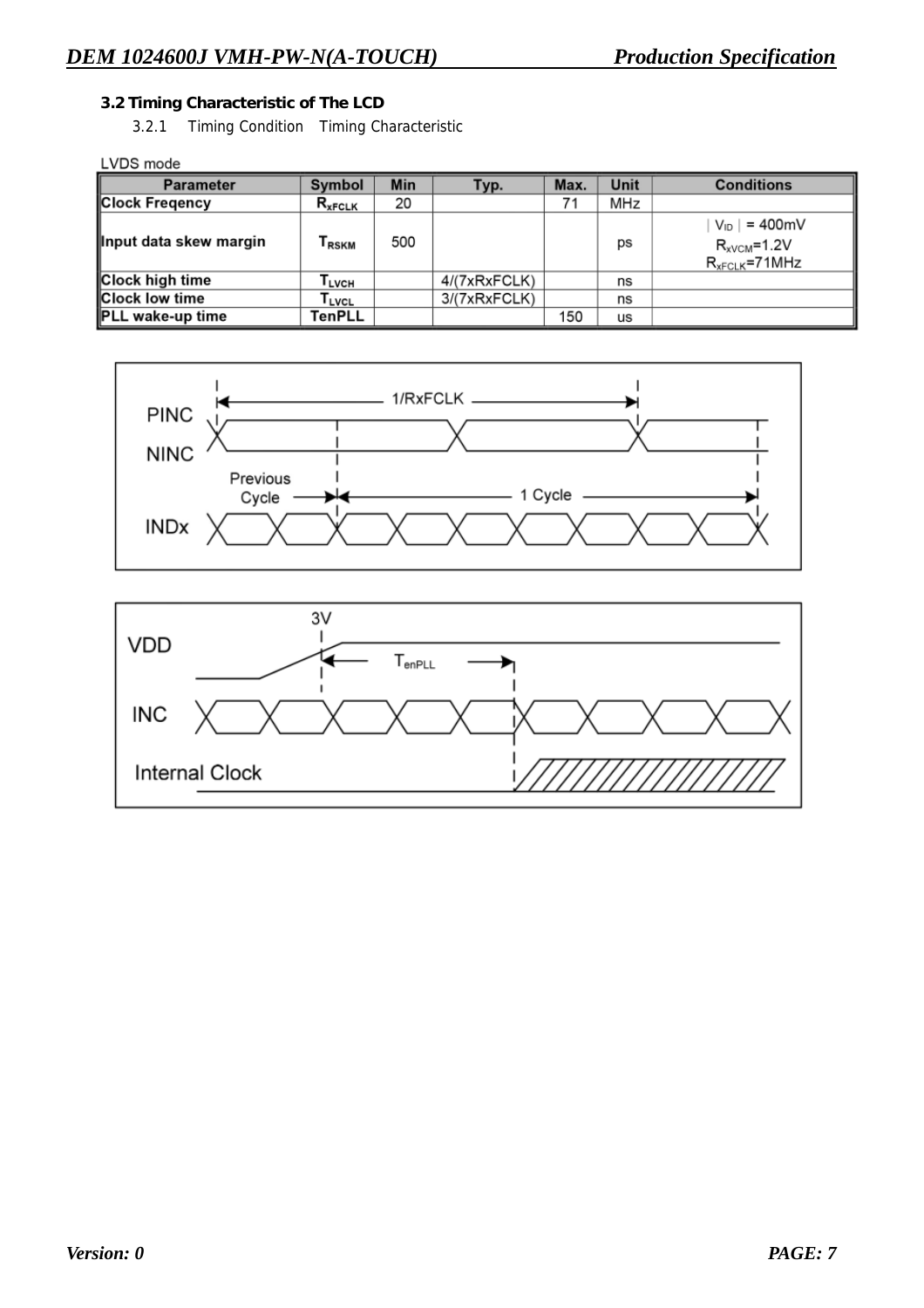3.2.2 Data Input ForData Input Format For LVDS



#### 8 bit LVDS input(HSD="L")



## **Timing Table**

| <b>Parameter</b>               | Symbol | Min                      | Typ. | Max.                     | Unit         | <b>Conditions</b> |
|--------------------------------|--------|--------------------------|------|--------------------------|--------------|-------------------|
| <b>CLKIN</b> Frequency         | Fclk   | $\overline{\phantom{a}}$ | 65   | 71                       | MHz          | VDD=2.3V~3.6V     |
| CLKIN Cycle Time               | Tclk   | 14.1                     | 15.4 |                          | ns           |                   |
| <b>CLKIN Pulse Duty</b>        | Tcwh   | 40                       | 50   | 60                       | %            | Tclk              |
| Time from HSD to Source Output | Thso   | $\overline{\phantom{a}}$ | 64   |                          | <b>CLKIN</b> |                   |
| Time from HSD to LD            | Thid   | $\blacksquare$           | 64   | $\overline{\phantom{a}}$ | <b>CLKIN</b> |                   |
| Time from HSD to STV           | Thstv  | $\blacksquare$           | 2    |                          | <b>CLKIN</b> |                   |
| Time from HSD to CKV           | Thckv  | $\overline{\phantom{a}}$ | 20   |                          | <b>CLKIN</b> |                   |
| Time from HSD to OEV           | Thoev  | $\overline{\phantom{a}}$ | 4    | ۰                        | <b>CLKIN</b> |                   |
| LD pulse width                 | Twld   | $\overline{\phantom{a}}$ | 10   |                          | <b>CLKIN</b> |                   |
| CKV pulse width                | Twckv  | $\,$                     | 66   | $\overline{\phantom{a}}$ | <b>CLKIN</b> |                   |
| OEV pulse width                | Twoev  | -                        | 74   |                          | <b>CLKIN</b> |                   |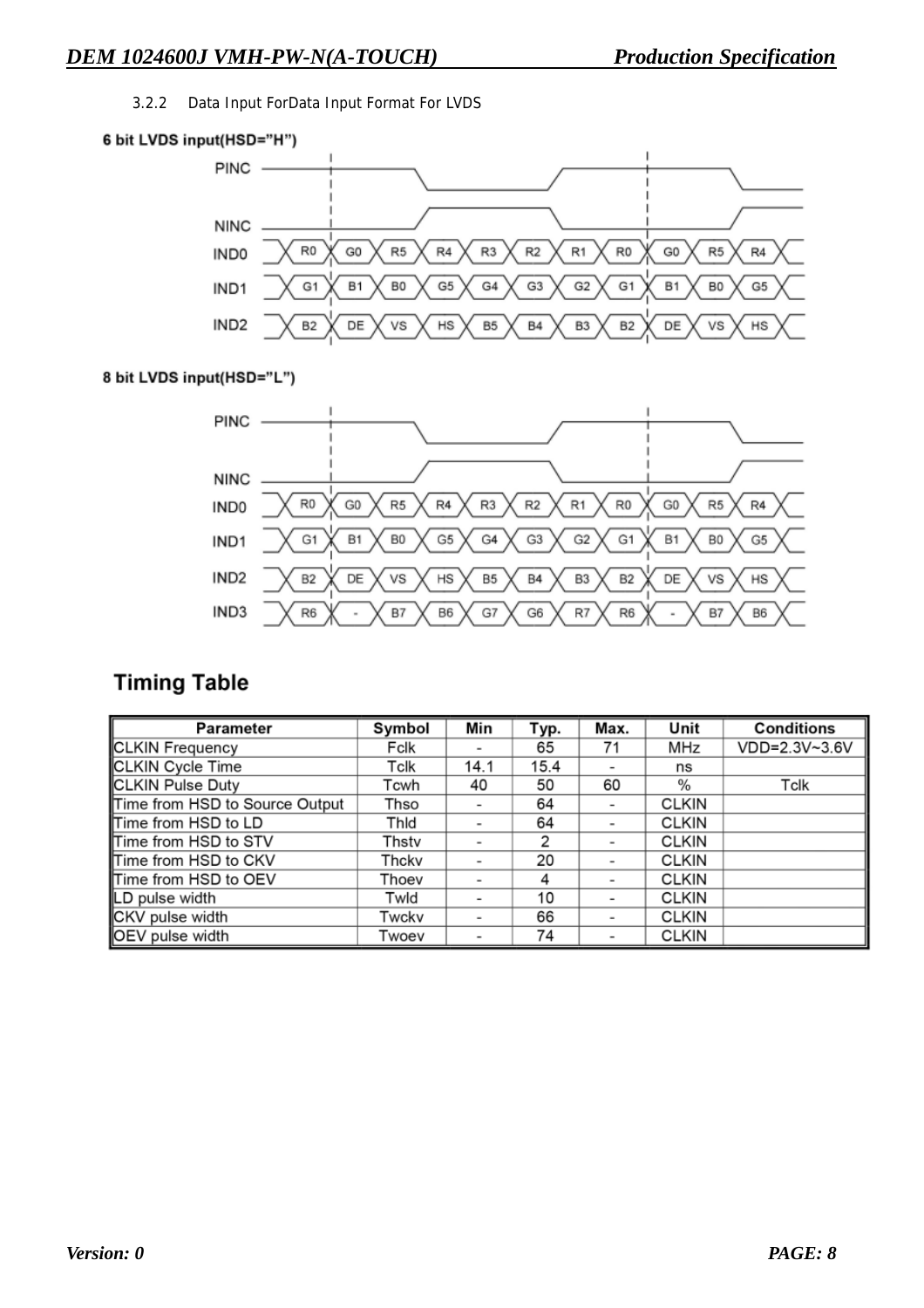## **Timing Diagram**

### Input Clock and Data Timing Diagram



### **Gate output Timing Diagram (Dual Gate)**

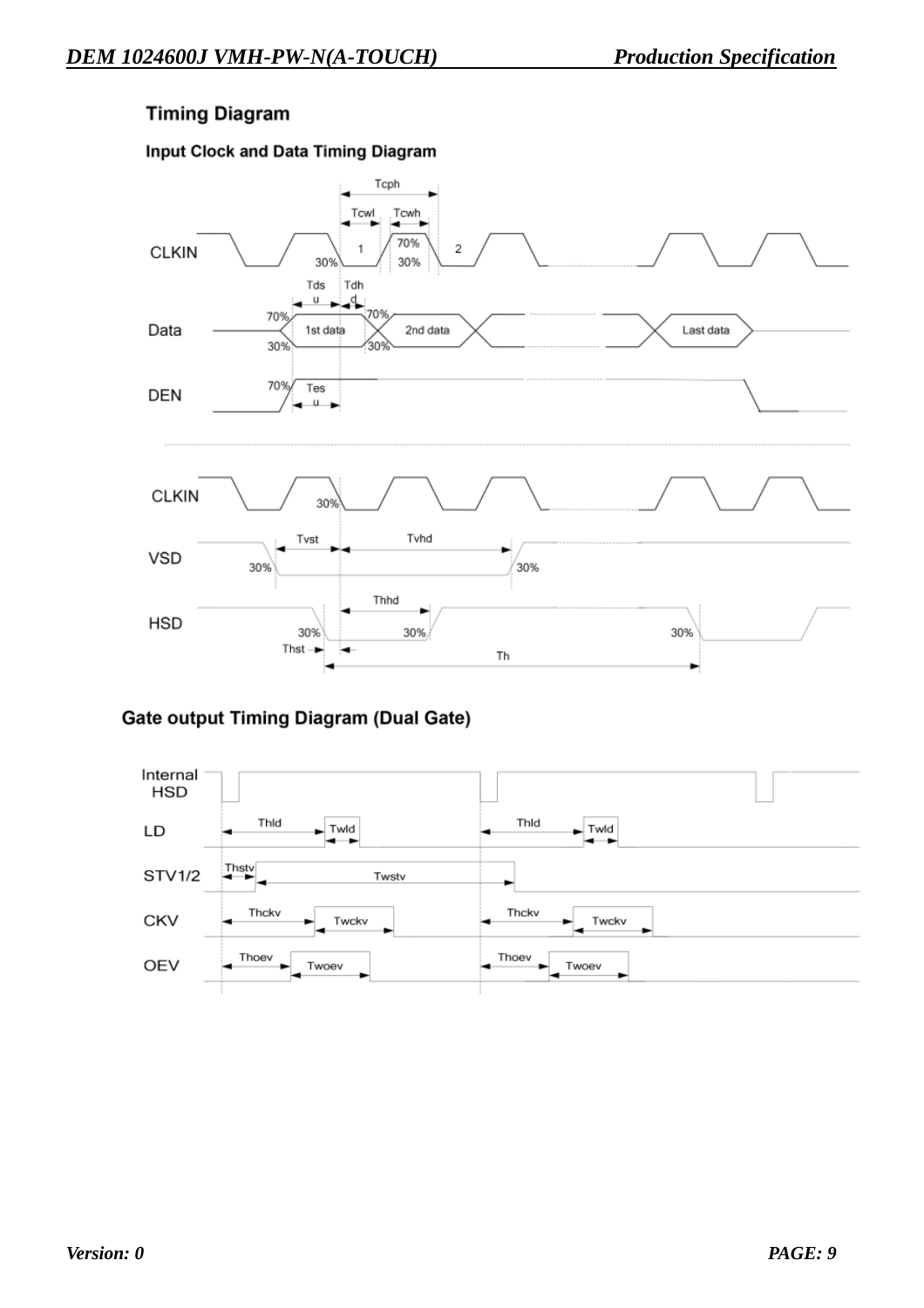## For 1024x600 panel

## MODE="H" : DE mode

| <b>Parameter</b>                        | Symbol   |      | <b>Unit</b> |      |              |
|-----------------------------------------|----------|------|-------------|------|--------------|
|                                         |          | Min. | Typ.        |      |              |
| CLKIN frequency@<br>Frame rate = $60Hz$ | fclk     | 40.8 | 51.2        | 67.2 | MHz          |
| Horizontal display area                 | thd      |      | 1024        |      |              |
| 1 Horizontal Line                       | th       | 1114 | 1344        | 1400 | <b>CLKIN</b> |
| <b>HSD Blanking</b>                     | thb+thfp | 90   | 320         | 376  |              |
| Vertical display area                   | tvd      |      | 600         |      |              |
| 1 vertical Line                         | tv       | 610  | 635         | 800  | н            |
| <b>VSD Blankking</b>                    | tvb+tvfp | 10   | 35          | 200  |              |

## MODE="L": SYNC mode

Horizontal input timing

| <b>Parameter</b>                        | Symbol |      | Uint |      |              |  |
|-----------------------------------------|--------|------|------|------|--------------|--|
|                                         |        | Min. | Typ. | Max. |              |  |
| CLKIN frequency@<br>Frame rate = $60Hz$ | fclk   | 44.9 | 51.2 | 63   | <b>MHz</b>   |  |
| Horizontal display area                 | thd    |      | 1024 |      |              |  |
| 1 Horizontal Line                       | th     | 1200 | 1344 | 1400 |              |  |
| HSD pulse width                         | thpw   |      |      | 140  | <b>CLKIN</b> |  |
| <b>HSD Blanking</b>                     | thb    |      | 160  |      |              |  |
| <b>HSD Front Porch</b>                  | thfp   | 16   | 160  | 216  |              |  |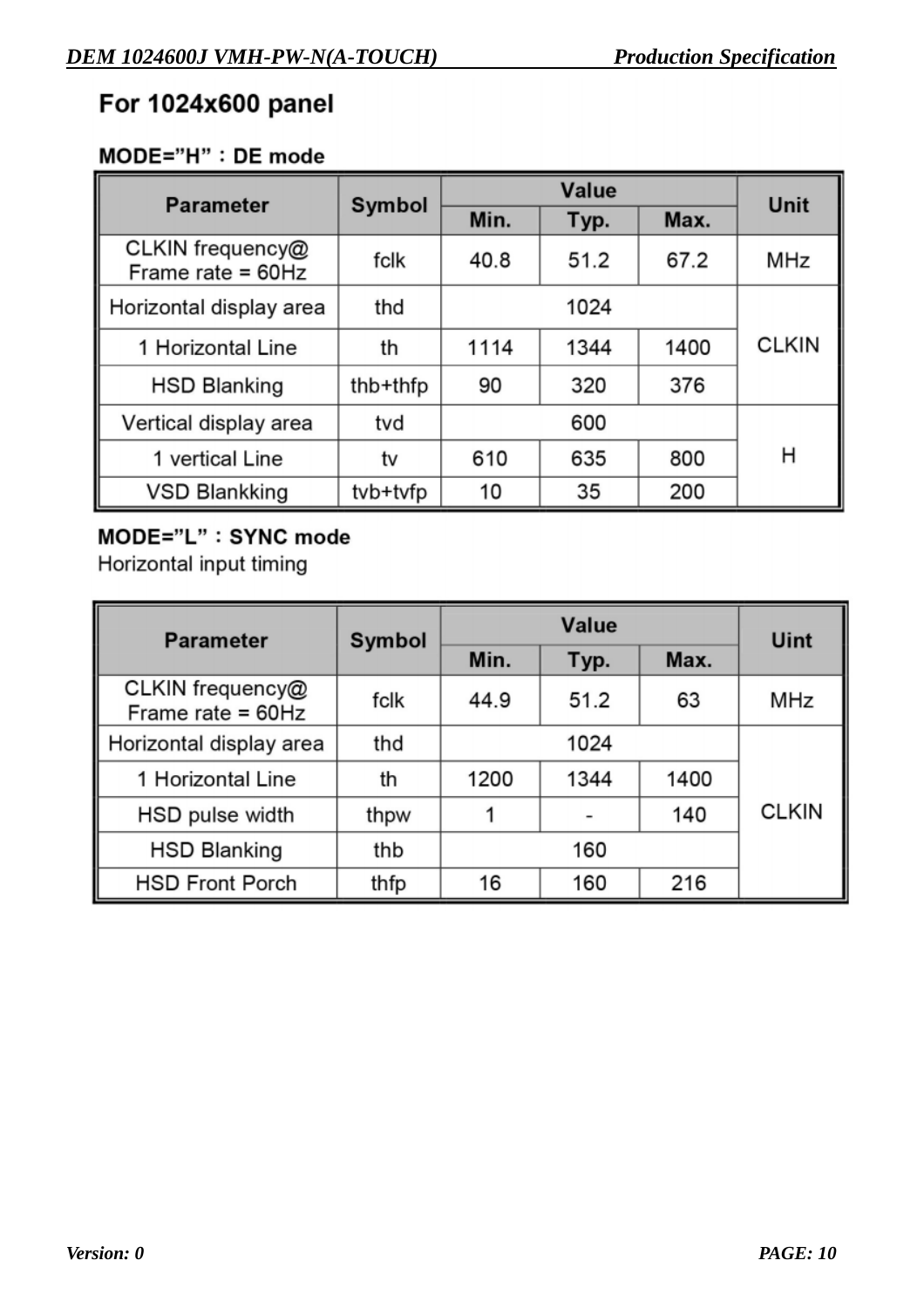### Vertical input timing

| <b>Parameter</b>       | Symbol |      | Uint |      |   |  |  |  |
|------------------------|--------|------|------|------|---|--|--|--|
|                        |        | Min. | Typ. | Max. |   |  |  |  |
| Vertical display area  | tvd    |      | 600  |      |   |  |  |  |
| VSD period time        | tv     | 624  | 635  | 750  |   |  |  |  |
| VSD pulse width        | tvpw   |      | ۰    | 20   | н |  |  |  |
| <b>VSD Blanking</b>    | tvb    |      | 23   |      |   |  |  |  |
| <b>VSD Front Porch</b> | tvfp   |      | 12   | 127  |   |  |  |  |

#### **3.3 Power On/Off Sequence**

In order to prevent IC from power on reset fail, the rising time (TPOR) of the digital power supply VDD should be maintained within the given specifications. Refer to "AC Characteristics" for more detail on timing.

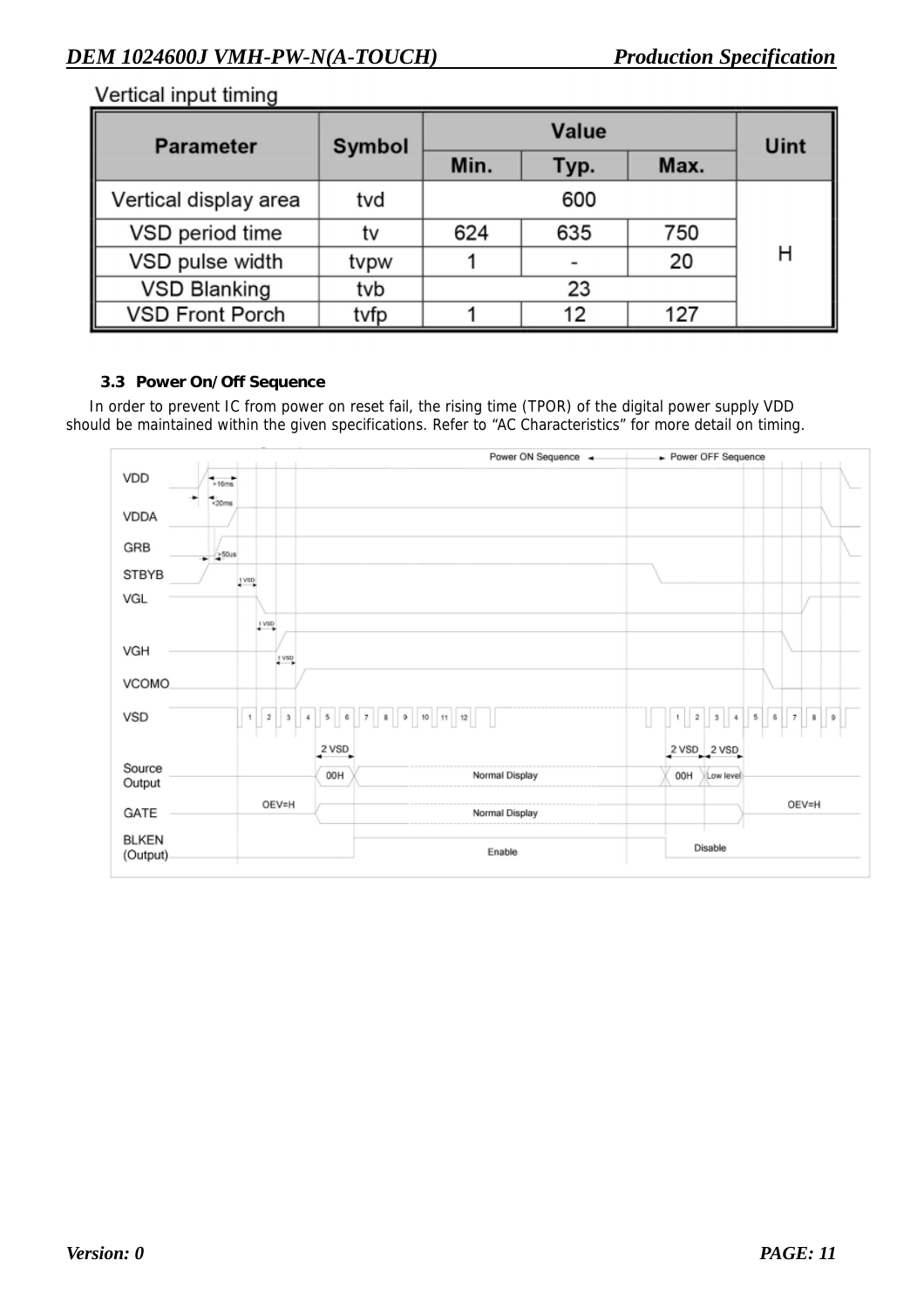

#### **Standby Mode Sequence**

Note: Low level=3FH, when NBW=L(Normally white) Low level=00H, when NBW=H(Normally black)

#### **3.4 Back-Light Unit**

The Back-light system is an edge-lighting type with 30white LEDs (Light Emitting Diode). The characteristics of 30white LEDs are shown in the following tables.

(Ta= Room Temp)

| Characteristics        | Symbol   | Min.  | Typ.  | Max. | Unit | <b>Note</b> |
|------------------------|----------|-------|-------|------|------|-------------|
| <b>Forward Voltage</b> | VB       | 7.8   | 9.6   | 10.2 |      |             |
| <b>Forward Current</b> | ΙB       | -     | 200   |      | mA   | (1)         |
| Power Consumption      | $P_{BL}$ | ۰     | 1920  |      | mW   | (2)         |
| <b>LED Lifetime</b>    |          | 35000 | 50000 |      | hr   | (3)         |

Note (1) LEDs in 3 series x 10 parallel type.

(2) Where IB = 200mA,  $VB = 9.6$ ,  $P_{BL} = VB \times IB$ 

(3) The environmental conducted under ambient air flow , at Ta=25 $\pm$ 2°C, 60%RH $\pm$ 5%

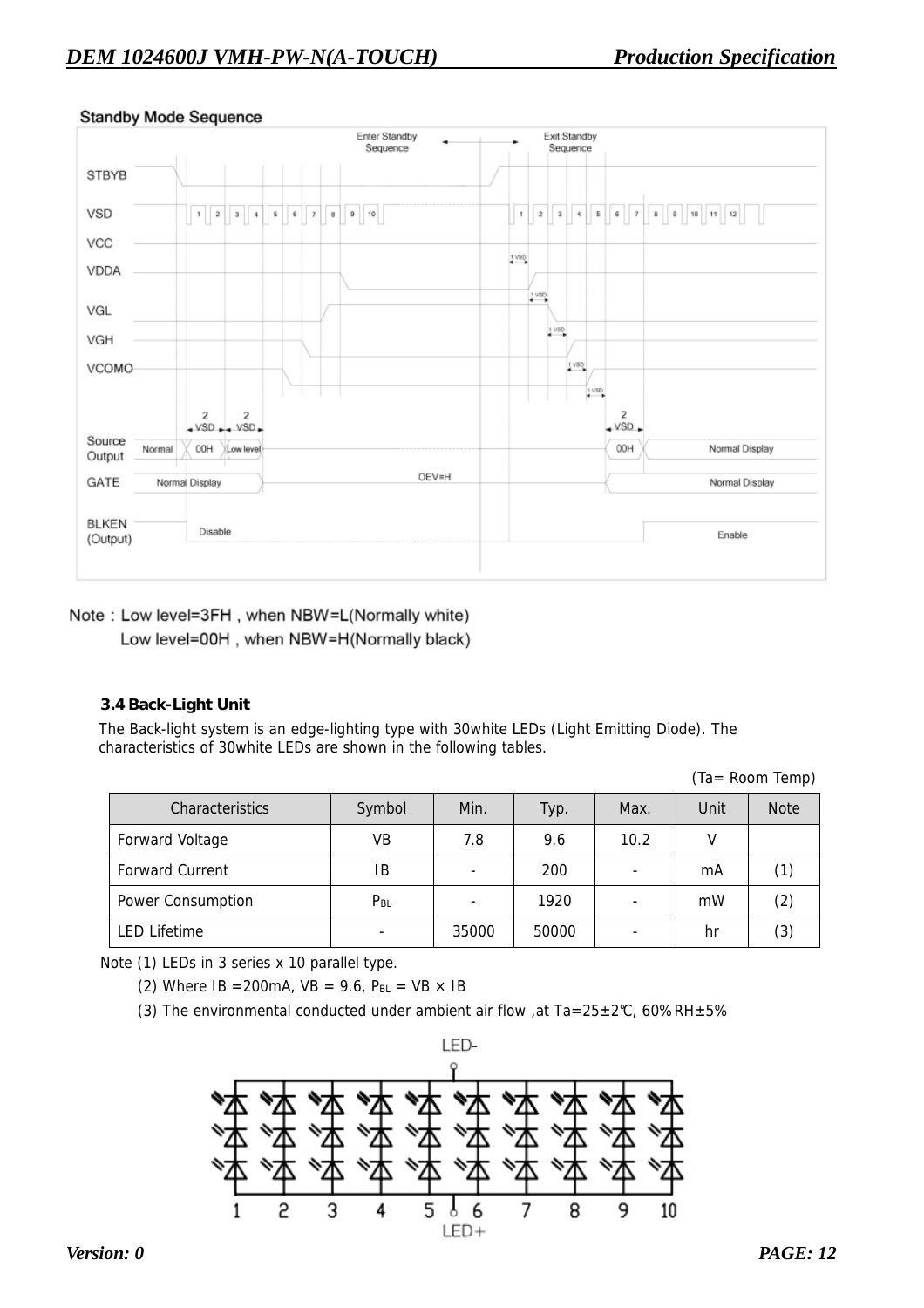#### **4. Optical Characteristics**

#### **4.1 Optical characteristic of the LCD**

The following items are measured under stable conditions. The optical characteristics should be measured in a dark room or equivalent state with the methods.

Measuring equipment: BM-7A

| <b>Item</b>                 |       | Symbol                | Condition                           | Min   | <b>Type</b> | Max   | Unit              | <b>Note</b> |
|-----------------------------|-------|-----------------------|-------------------------------------|-------|-------------|-------|-------------------|-------------|
| <b>Brightness</b>           |       | B                     |                                     | 320   | 450         | $- -$ | cd/m <sup>2</sup> |             |
|                             |       | $T_r$                 |                                     |       | 13          | 20    | ms.               |             |
| Response Time               |       | $T_f$                 | $\theta = 0^{\circ}$                | --    | 15          | 25    | <sub>ms</sub>     | $\cdot$     |
| <b>Contrast Ratio</b>       |       | <b>CR</b>             | At<br>optimized<br>viewing<br>angle | 600   | 800         |       |                   |             |
| <b>Luminance Uniformity</b> |       | $\Delta L$            |                                     | 70    | 75          |       | %                 |             |
| Color                       | White | Wx                    | $\theta = 0^{\circ}$<br>Normal      | 0.260 | 0.310       | 0.360 |                   |             |
| Chromaticity<br>(CIE 1931)  |       | Wy                    | Viewing<br>Angle                    | 0.280 | 0.330       | 0.380 | $- -$             | BM-7A       |
|                             |       | $\theta_{\mathsf{R}}$ |                                     | 80    | 85          | --    |                   |             |
|                             | Hor.  | $\theta_L$            | $CR \ge 10$                         | 80    | 85          | --    |                   |             |
| Viewing Angle               |       | $\theta$ u            |                                     | 80    | 85          | --    | Degree            |             |
|                             | Ver.  | $\theta_{\mathsf{D}}$ |                                     | 80    | 85          | --    |                   |             |

#### a. Test equipment setup

After stabilizing and leaving the panel alone shall be warmed up for the stable operation of LCM, the measurement should be executed. Measurement should be executed in a stable, windless, and dark room. Optical specifications are measured by Topcon BM-7(fast) with a viewing angle of 2° at a distance of 50cm and normal direction.

b. Definition of response time: Tr and Tf

The response time is defined as the following figure and shall be measured by switching the input signal for "black" and "white".



c. Definition of contrast ratio:

Brightness measured when LCD is at "white state"

Contrast Ratio (CR) =

Brightness measured when LCD is at "black state"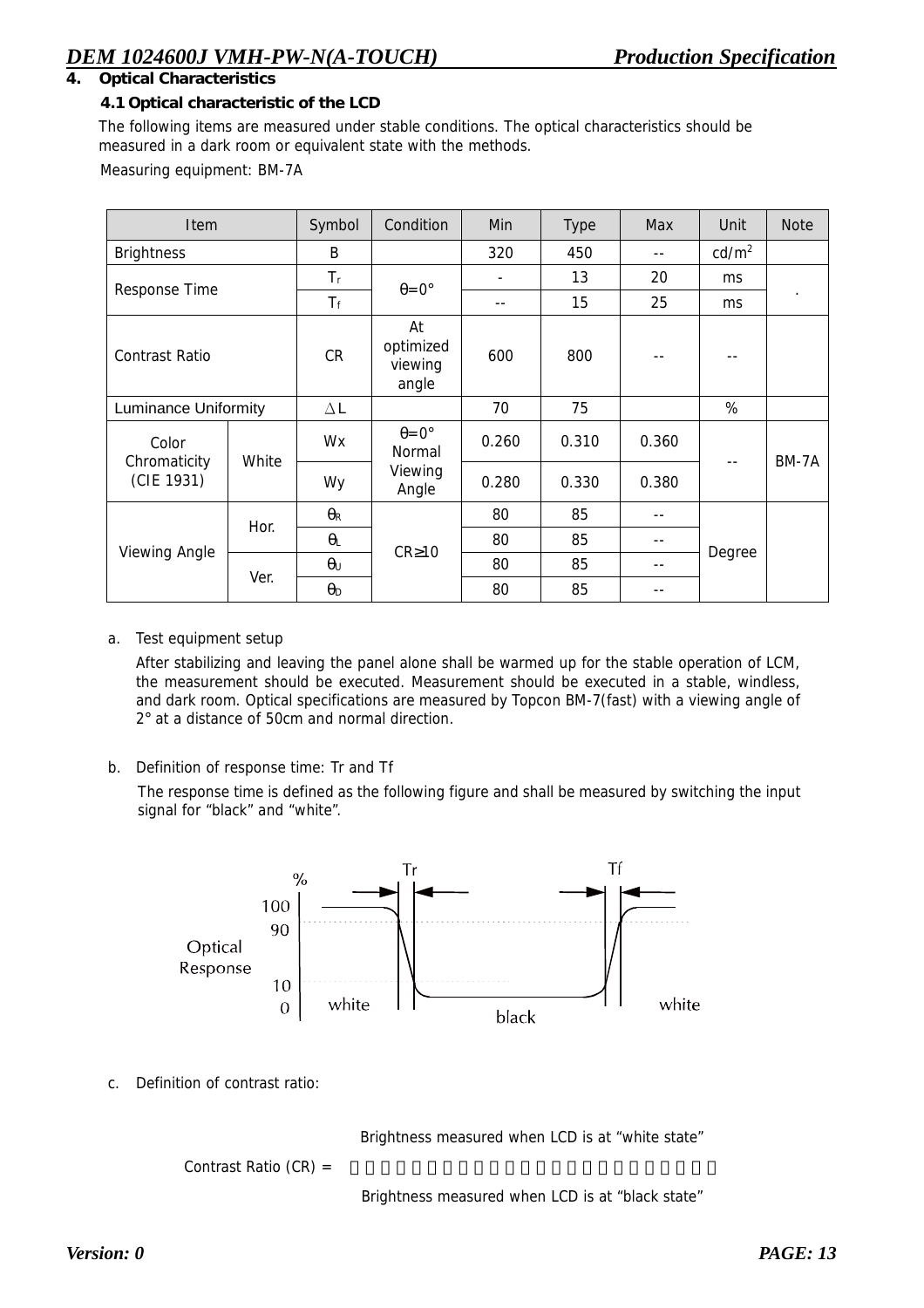### *DEM 1024600J VMH-PW-N(A-TOUCH) Production Specification*

- d. Measured at the center area of the panel when all the input terminals of LCD panel are electrically opened.
- e. View Angle



f. Definition of Luminance of White: Luminance of white at the center points

| Light Source of Back-Light Unit | LED Type |
|---------------------------------|----------|
|---------------------------------|----------|

g. Definition of White Uniformity

Min. luminance of white among 9-points White Uniformity =  $\frac{100\%}{100\%}$ Max. luminance of white among 9-points

h. The definition of Color Gamut -Color Chromaticity CIE 1931 Color coordinate of white & red, green, blue at center point. Color Gamut : NTSC(%) = ( RGB Triangle Area / NTSC Triangle Area ) x 100

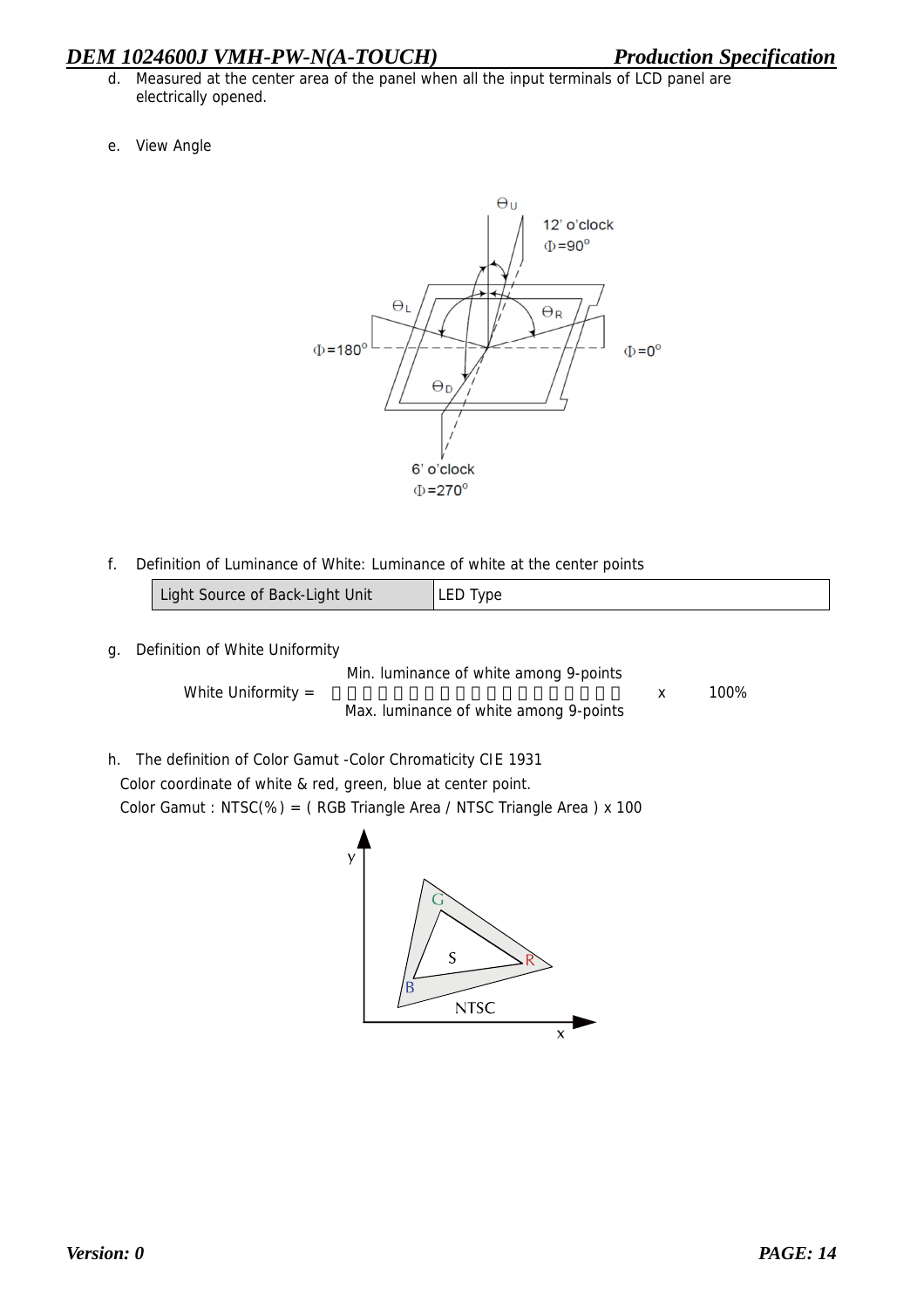#### **5. I/O Terminal**

**5.1 Pin Assignment** 

| Pin No.        | Symbol              | 1/O | <b>Function</b>                        | Remark |
|----------------|---------------------|-----|----------------------------------------|--------|
| 1              | VCC/VDD             | P   | Power Supply for system 3.3V           |        |
| $\overline{2}$ | <b>GND</b>          | P   | Ground                                 |        |
| 3              | RxINO-              |     | LVDS Data Differential Pair 0 input    |        |
| 4              | $RxINO +$           | ı   | LVDS Data Differential Pair 0 input    |        |
| 5              | <b>GND</b>          | P   | Ground                                 |        |
| 6              | RxIN1-              | ı   | LVDS Data Differential Pair 1 input    |        |
| 7              | $RxIN1+$            |     | LVDS Data Differential Pair 1 input    |        |
| 8              | <b>GND</b>          | P   | Ground                                 |        |
| 9              | RxIN <sub>2</sub>   | L   | LVDS Data Differential Pair 2 input    |        |
| 10             | $RxIN2+$            |     | LVDS Data Differential Pair 2 input    |        |
| 11             | <b>GND</b>          | P   | Ground                                 |        |
| 12             | RxCLK-              | L   | Negative LVDS differential clock input |        |
| 13             | $RxCLK +$           |     | Positive LVDS differential clock input |        |
| 14             | <b>GND</b>          | P   | Ground                                 |        |
| 15             | RxIN <sub>3</sub> - |     | LVDS Data Differential Pair 3 input    |        |
| 16             | $RxIN3+$            |     | LVDS Data Differential Pair 3 input    |        |
| 17             | <b>GND</b>          | P   | Ground                                 |        |
| 18             | LED_A               | P   | Power for LED backlight anode          |        |
| 19             | LED_K               |     | Power for LED backlight cathode        |        |
| 20             | <b>GND</b>          | P   | Ground                                 |        |

I: Input, O: Output, P: Power

Notes: VSS Pin must ground contact, cannot be floating.

### **5.2 Touch Panel Unit**

| Pin No. | Symbol | <b>Function</b>          | Remark |
|---------|--------|--------------------------|--------|
|         | YU     | Touch Panel Up           |        |
| 2       | XR     | <b>Touch Panel Right</b> |        |
| 3       | YD     | <b>Touch Panel Down</b>  |        |
| 4       | XL     | <b>Touch Panel Left</b>  |        |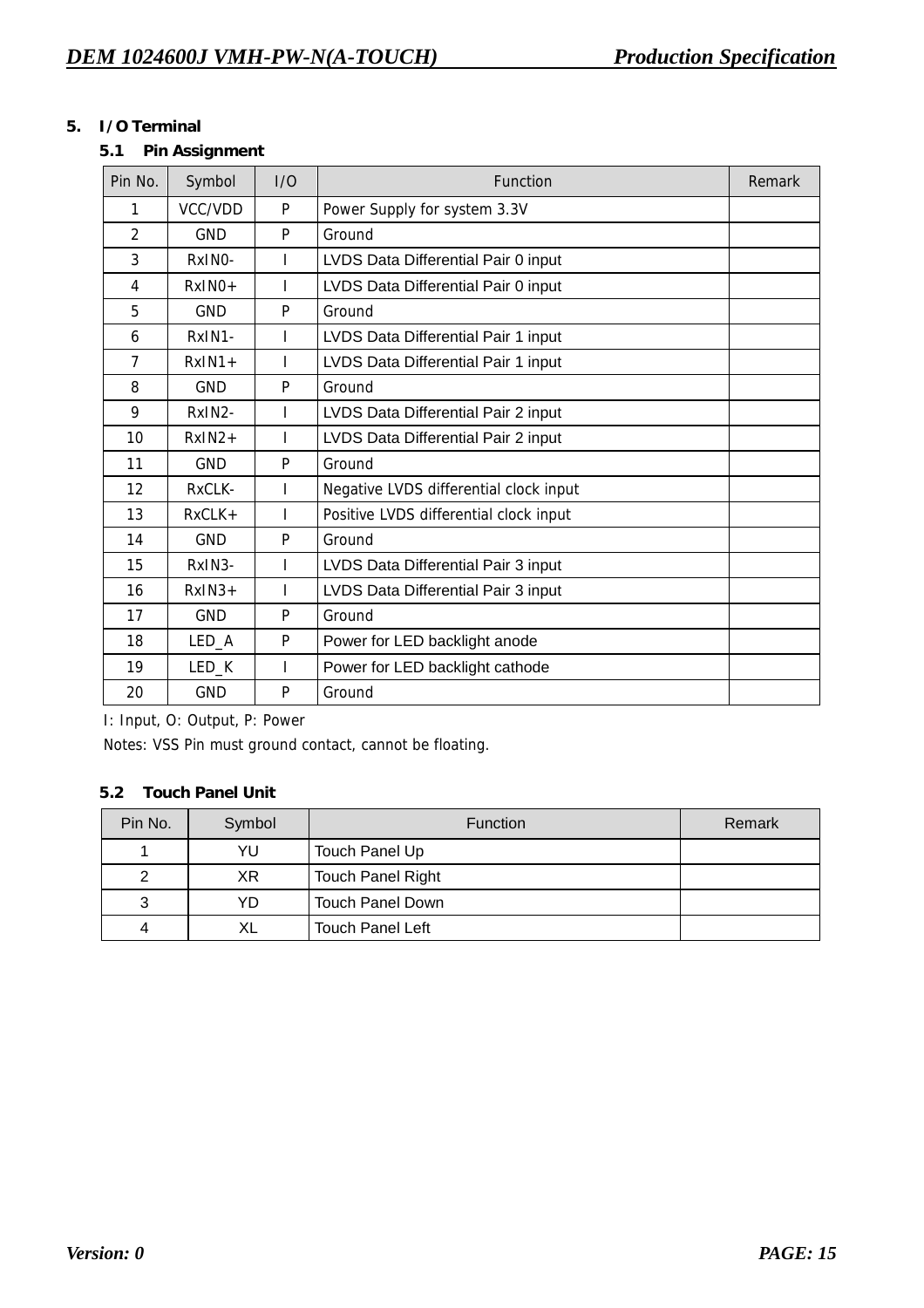#### **5.3 Block Diagram**

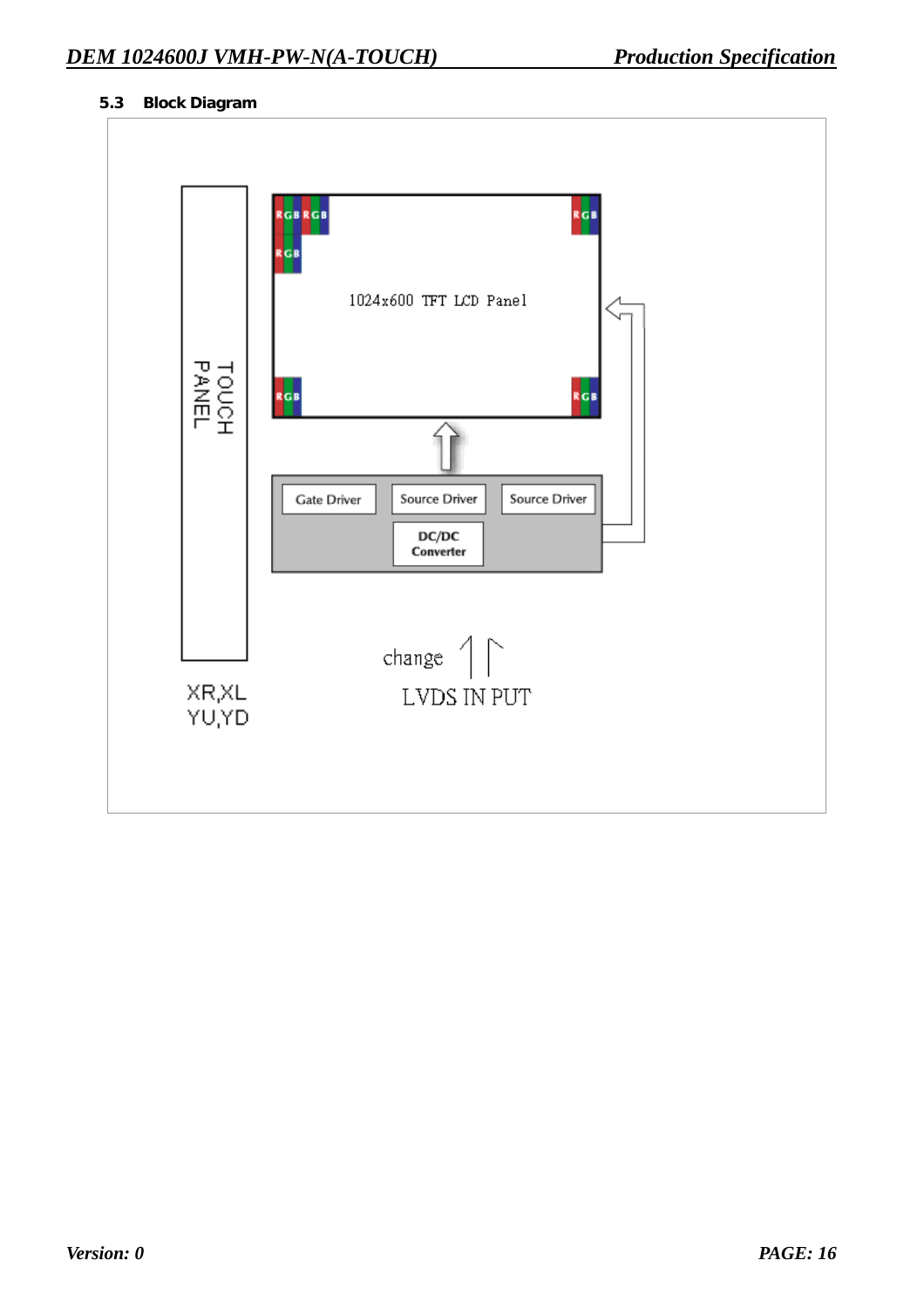## *DEM 1024600J VMH-PW-N(A-TOUCH) Production Specification*

| 6. |  |  | . Displayed Color and Input Data |
|----|--|--|----------------------------------|
|----|--|--|----------------------------------|

|              | Color<br>& Gray  |                | Data Signal          |                      |                      |                |                |                |                      |                |                      |                |                      |                      |                      |                |                |                      |                      |                      |                |                      |                |                |                      |
|--------------|------------------|----------------|----------------------|----------------------|----------------------|----------------|----------------|----------------|----------------------|----------------|----------------------|----------------|----------------------|----------------------|----------------------|----------------|----------------|----------------------|----------------------|----------------------|----------------|----------------------|----------------|----------------|----------------------|
|              | Scale            | R7             |                      | <b>R6R5R4</b>        |                      | R3R2           |                | R <sub>1</sub> | R0                   | G7             | G6                   | G<br>5         | G <sub>4</sub>       | G3                   | G <sub>2</sub>       | G <sub>1</sub> | GOB7           |                      | <b>B6B5</b>          |                      | <b>B4B3</b>    |                      | B <sub>2</sub> | B <sub>1</sub> | B <sub>0</sub>       |
|              | <b>Black</b>     | $\overline{0}$ | $\overline{0}$       | $\overline{0}$       | $\overline{0}$       | $\overline{0}$ | $\overline{0}$ | $\overline{0}$ | $\overline{0}$       | $\overline{0}$ | $\overline{0}$       | $\overline{0}$ | $\mathbf 0$          | $\overline{0}$       | $\overline{0}$       | $\overline{0}$ | $\overline{0}$ | $\overline{0}$       | $\mathbf{0}$         | $\overline{0}$       | $\overline{0}$ | $\overline{0}$       | $\overline{0}$ | $\overline{0}$ | $\overline{0}$       |
|              | Red              | 1              | 1                    | 1                    | 1                    | 1              | 1              | 1              | $\mathbf{1}$         | $\overline{0}$ | $\overline{0}$       | $\overline{0}$ | $\overline{0}$       | $\overline{0}$       | $\overline{0}$       | $\overline{0}$ | $\overline{0}$ | $\overline{0}$       | $\mathbf{0}$         | $\overline{0}$       | $\overline{0}$ | $\mathbf{0}$         | $\mathbf 0$    | $\overline{0}$ | $\overline{0}$       |
|              | Green            | $\overline{0}$ | $\overline{0}$       | $\overline{0}$       | $\overline{0}$       | $\overline{0}$ | $\overline{0}$ | $\overline{0}$ | $\overline{0}$       | 1              | 1                    | 1              | 1                    | $\mathbf{1}$         | 1                    | 1              | 1              | $\overline{0}$       | $\overline{0}$       | $\overline{0}$       | $\overline{0}$ | $\overline{0}$       | $\overline{0}$ | $\overline{0}$ | $\overline{0}$       |
| <b>Basic</b> | <b>Blue</b>      | $\overline{0}$ | $\mathbf 0$          | $\overline{0}$       | $\mathbf 0$          | $\mathbf 0$    | $\mathbf 0$    | $\mathbf 0$    | $\overline{0}$       | $\mathbf 0$    | $\mathbf 0$          | $\mathbf 0$    | $\mathbf 0$          | $\overline{0}$       | $\mathbf 0$          | $\overline{0}$ | $\mathbf 0$    | 1                    | 1                    | $\mathbf{1}$         | $\overline{1}$ | 1                    | 1              | 1              | $\overline{1}$       |
| Color        | Cyan             | $\overline{0}$ | $\overline{0}$       | $\overline{0}$       | $\overline{0}$       | $\overline{0}$ | $\overline{0}$ | $\overline{0}$ | $\overline{0}$       | $\overline{1}$ | 1                    | 1              | 1                    | $\overline{1}$       | $\overline{1}$       | $\overline{1}$ | 1              | 1                    | 1                    | $\overline{1}$       | 1              | 1                    | 1              | 1              | $\overline{1}$       |
|              | Magenta          | 1              | 1                    | 1                    | 1                    | 1              | 1              | 1              | 1                    | $\overline{0}$ | $\overline{0}$       | $\overline{0}$ | $\overline{0}$       | $\overline{0}$       | $\overline{0}$       | $\overline{0}$ | $\overline{0}$ | 1                    | 1                    | 1                    | 1              | 1                    | 1              | 1              | $\overline{1}$       |
|              | Yellow           | 1              | 1                    | 1                    | 1                    | 1              | 1              | 1              | $\mathbf{1}$         | 1              | 1                    | $\overline{1}$ | 1                    | $\mathbf{1}$         | 1                    | 1              | 1              | $\overline{0}$       | $\mathbf 0$          | $\overline{0}$       | $\overline{0}$ | $\overline{0}$       | $\overline{0}$ | $\mathbf 0$    | $\overline{0}$       |
|              | White            | $\overline{1}$ | 1                    | $\overline{1}$       | 1                    | 1              | $\overline{1}$ | $\overline{1}$ | $\overline{1}$       | $\overline{1}$ | 1                    | 1              | 1                    | $\overline{1}$       | $\overline{1}$       | $\mathbf{1}$   | 1              | 1                    | $\overline{1}$       | $\overline{1}$       | $\overline{1}$ | 1                    | $\overline{1}$ | $\overline{1}$ | $\overline{1}$       |
|              | <b>Black</b>     | $\overline{0}$ | $\overline{0}$       | $\overline{0}$       | $\overline{0}$       | $\overline{0}$ | $\overline{0}$ | $\mathbf 0$    | $\mathbf 0$          | $\overline{0}$ | $\overline{0}$       | $\overline{0}$ | $\overline{0}$       | $\mathbf 0$          | $\overline{0}$       | $\overline{0}$ | $\overline{0}$ | $\overline{0}$       | $\mathbf 0$          | $\overline{0}$       | $\overline{0}$ | $\overline{0}$       | $\overline{0}$ | $\overline{0}$ | $\overline{0}$       |
|              | Red(1)           | $\overline{0}$ | $\overline{0}$       | $\overline{0}$       | $\overline{0}$       | $\overline{0}$ | $\overline{0}$ | $\overline{0}$ | $\overline{1}$       | $\overline{0}$ | $\overline{0}$       | $\overline{0}$ | $\overline{0}$       | $\overline{0}$       | $\overline{0}$       | $\overline{0}$ | $\overline{0}$ | $\overline{0}$       | $\overline{0}$       | $\overline{0}$       | $\overline{0}$ | $\overline{0}$       | $\overline{0}$ | $\overline{0}$ | $\overline{0}$       |
|              | Red(2)           | $\overline{0}$ | $\mathbf 0$          | $\overline{0}$       | $\overline{0}$       | $\overline{0}$ | $\mathbf 0$    | 1              | $\overline{0}$       | $\mathbf 0$    | $\overline{0}$       | $\mathbf 0$    | $\overline{0}$       | $\overline{0}$       | $\mathbf 0$          | $\overline{0}$ | $\overline{0}$ | $\overline{0}$       | $\mathbf 0$          | $\overline{0}$       | $\overline{0}$ | $\overline{0}$       | $\overline{0}$ | $\overline{0}$ | $\overline{0}$       |
| Red          |                  | ċ              | ÷                    | ċ                    | ł,                   | ł              | t              | ł,             | ÷                    | ÷              | $\ddot{\phantom{a}}$ | $\vdots$       | ÷                    | $\ddot{\phantom{a}}$ | $\ddot{\phantom{a}}$ | ċ              | ł              | ł,                   | t                    | ÷                    | $\ddot{\cdot}$ | ÷                    | ÷              | ł              | $\ddot{\phantom{a}}$ |
|              | Red(127)         | 0              | 1                    | 1                    | 1                    | 1              | 1              | 1              | 1                    | $\overline{0}$ | $\overline{0}$       | $\overline{0}$ | $\overline{0}$       | $\overline{0}$       | $\overline{0}$       | $\overline{0}$ | $\overline{0}$ | $\overline{0}$       | $\overline{0}$       | $\overline{0}$       | $\overline{0}$ | $\overline{0}$       | $\overline{0}$ | $\overline{0}$ | $\overline{0}$       |
|              |                  | ċ              | t                    | ÷                    | $\ddot{\cdot}$       | ł              |                | ÷              | $\ddot{\phantom{a}}$ | ÷              | $\vdots$             | ÷              | $\ddot{\phantom{a}}$ | $\ddot{\cdot}$       | ÷                    | ċ              | ÷              | $\ddot{\cdot}$       | $\ddot{\phantom{a}}$ | $\ddot{\cdot}$       | $\ddot{\cdot}$ | t                    | $\ddot{\cdot}$ | $\ddot{\cdot}$ | $\ddot{\cdot}$       |
|              | Red(254)         | $\overline{1}$ | $\overline{1}$       | $\overline{1}$       | $\overline{1}$       | 1              | $\overline{1}$ | 1              | $\overline{0}$       | $\overline{0}$ | $\overline{0}$       | $\overline{0}$ | $\overline{0}$       | $\overline{0}$       | $\overline{0}$       | $\overline{0}$ | $\overline{0}$ | $\overline{0}$       | $\mathbf 0$          | $\overline{0}$       | $\overline{0}$ | $\overline{0}$       | $\overline{0}$ | $\overline{0}$ | $\overline{0}$       |
|              | Red(255)         | $\mathbf{1}$   | $\mathbf{1}$         | $\overline{1}$       | 1                    | 1              | $\overline{1}$ | $\overline{1}$ | $\overline{1}$       | $\overline{0}$ | $\overline{0}$       | $\mathbf 0$    | $\overline{0}$       | $\overline{0}$       | $\overline{0}$       | $\overline{0}$ | $\overline{0}$ | $\overline{0}$       | $\overline{0}$       | $\overline{0}$       | $\overline{0}$ | $\overline{0}$       | $\overline{0}$ | $\overline{0}$ | $\overline{0}$       |
|              | <b>Black</b>     | $\overline{0}$ | $\mathbf 0$          | $\overline{0}$       | $\overline{0}$       | $\overline{0}$ | $\mathbf{0}$   | $\mathbf 0$    | $\overline{0}$       | $\overline{0}$ | $\overline{0}$       | $\overline{0}$ | $\overline{0}$       | $\overline{0}$       | $\overline{0}$       | $\overline{0}$ | $\overline{0}$ | $\overline{0}$       | $\overline{0}$       | $\overline{0}$       | $\overline{0}$ | $\mathbf 0$          | $\overline{0}$ | $\overline{0}$ | $\overline{0}$       |
|              | Green(1)         | $\overline{0}$ | $\mathbf 0$          | $\overline{0}$       | $\mathbf 0$          | $\mathbf 0$    | $\mathbf 0$    | $\mathbf 0$    | $\overline{0}$       | $\mathbf 0$    | $\mathbf 0$          | $\mathbf 0$    | $\overline{0}$       | $\overline{0}$       | $\overline{0}$       | $\overline{0}$ | 1              | $\overline{0}$       | $\mathbf{0}$         | $\overline{0}$       | $\overline{0}$ | $\overline{0}$       | $\overline{0}$ | $\overline{0}$ | $\overline{0}$       |
|              | Green(2)         | 0              | 0                    | $\overline{0}$       | $\overline{0}$       | $\overline{0}$ | $\overline{0}$ | $\overline{0}$ | $\overline{0}$       | $\overline{0}$ | $\overline{0}$       | 0              | 0                    | 0                    | $\overline{0}$       | 1              | $\overline{0}$ | 0                    | $\mathbf 0$          | $\overline{0}$       | $\overline{0}$ | $\overline{0}$       | $\overline{0}$ | 0              | $\overline{0}$       |
| Green        |                  |                | t                    | ċ                    | $\ddot{\phantom{a}}$ | $\ddot{\cdot}$ |                | t              | ÷                    | $\vdots$       | $\vdots$             |                | $\vdots$             |                      |                      |                | $\vdots$       | $\ddot{\cdot}$       | $\ddot{\cdot}$       | ċ                    |                | t                    | $\ddot{\cdot}$ | t              | $\ddot{\cdot}$       |
|              | $G$ reen $(127)$ | $\overline{0}$ | $\overline{0}$       | $\overline{0}$       | $\overline{0}$       | $\overline{0}$ | $\mathbf{0}$   | $\overline{0}$ | $\overline{0}$       | $\overline{0}$ | $\overline{1}$       | $\overline{1}$ | $\overline{1}$       | $\overline{1}$       | $\overline{1}$       | $\overline{1}$ | $\overline{1}$ | $\overline{0}$       | $\overline{0}$       | $\overline{0}$       | $\overline{0}$ | $\overline{0}$       | $\overline{0}$ | $\overline{0}$ | $\overline{0}$       |
|              | $\ddot{\cdot}$   |                | $\ddot{\phantom{a}}$ | $\ddot{\phantom{a}}$ | ł,                   | $\vdots$       | t              | ÷,             | ÷                    | $\ddot{\cdot}$ | $\vdots$             |                | $\ddot{\cdot}$       | $\vdots$             | $\ddot{\phantom{a}}$ | $\ddot{\cdot}$ | ŀ              | $\ddot{\cdot}$       | ÷                    | $\ddot{\cdot}$       | $\ddot{\cdot}$ | $\ddot{\phantom{a}}$ | ÷              | $\ddot{\cdot}$ | ċ                    |
|              | Green(254)       | $\overline{0}$ | $\overline{0}$       | $\overline{0}$       | $\overline{0}$       | $\overline{0}$ | $\overline{0}$ | $\overline{0}$ | $\overline{0}$       | $\overline{1}$ | $\overline{1}$       | $\overline{1}$ | $\overline{1}$       | $\overline{1}$       | $\overline{1}$       | $\overline{1}$ | $\overline{0}$ | $\overline{0}$       | $\overline{0}$       | $\overline{0}$       | $\overline{0}$ | $\overline{0}$       | $\overline{0}$ | $\overline{0}$ | $\overline{0}$       |
|              | Green(255)       | $\overline{0}$ | $\overline{0}$       | $\overline{0}$       | $\overline{0}$       | $\overline{0}$ | $\overline{0}$ | $\mathbf 0$    | $\overline{0}$       | 1              | 1                    | 1              | 1                    | $\overline{1}$       | $\overline{1}$       | $\overline{1}$ | 1              | $\overline{0}$       | $\overline{0}$       | $\overline{0}$       | $\overline{0}$ | $\overline{0}$       | $\overline{0}$ | $\overline{0}$ | $\overline{0}$       |
|              | <b>Black</b>     | $\overline{0}$ | $\mathbf 0$          | $\overline{0}$       | $\overline{0}$       | $\overline{0}$ | $\overline{0}$ | $\mathbf 0$    | $\overline{0}$       | $\mathbf 0$    | $\overline{0}$       | $\overline{0}$ | $\mathbf 0$          | $\overline{0}$       | $\overline{0}$       | $\overline{0}$ | $\overline{0}$ | $\overline{0}$       | $\mathbf{0}$         | $\overline{0}$       | $\overline{0}$ | $\mathbf 0$          | $\overline{0}$ | $\overline{0}$ | $\overline{0}$       |
|              | Blue(1)          | $\overline{0}$ | $\overline{0}$       | $\overline{0}$       | $\overline{0}$       | $\overline{0}$ | $\overline{0}$ | $\overline{0}$ | $\overline{0}$       | $\overline{0}$ | $\overline{0}$       | $\mathbf 0$    | $\overline{0}$       | $\mathbf 0$          | $\overline{0}$       | $\overline{0}$ | $\overline{0}$ | $\mathbf 0$          | $\mathbf 0$          | $\overline{0}$       | $\overline{0}$ | $\overline{0}$       | $\overline{0}$ | $\overline{0}$ | $\overline{1}$       |
|              | Blue(2)          | 0              | $\overline{0}$       | $\overline{0}$       | $\overline{0}$       | $\overline{0}$ | $\mathbf 0$    | $\overline{0}$ | $\mathbf 0$          | $\mathbf 0$    | $\overline{0}$       | $\overline{0}$ | $\overline{0}$       | $\mathbf 0$          | $\overline{0}$       | $\overline{0}$ | $\overline{0}$ | $\overline{0}$       | $\overline{0}$       | $\overline{0}$       | $\overline{0}$ | $\overline{0}$       | $\overline{0}$ | 1              | $\overline{0}$       |
| <b>Blue</b>  |                  | ċ              | ÷                    | ċ                    | ÷                    | ł              | ŀ              | ÷              | ċ                    | ÷              | $\overline{\cdot}$   | $\vdots$       | ÷                    | $\ddot{\phantom{a}}$ | ÷                    | ċ              | ł              | $\ddot{\phantom{a}}$ | ł,                   | $\ddot{\phantom{a}}$ | ÷              | ł                    | ċ              | ł              | $\ddot{\cdot}$       |
|              | <b>Blue(127)</b> | $\mathbf 0$    | $\overline{0}$       | $\overline{0}$       | $\overline{0}$       | $\mathbf 0$    | $\mathbf{0}$   | $\mathbf 0$    | $\mathbf{0}$         | $\overline{0}$ | $\overline{0}$       | $\mathbf 0$    | $\mathbf 0$          | $\overline{0}$       | $\mathbf 0$          | $\mathbf 0$    | $\overline{0}$ | $\overline{0}$       | $\overline{1}$       | $\overline{1}$       | $\mathbf{1}$   | 1                    | 1              | 1              | $\overline{1}$       |
|              |                  | ċ              | ÷                    | ċ                    | ł,                   | $\vdots$       |                | ł.             | ċ                    | ł,             | $\ddot{\cdot}$       |                | $\ddot{\cdot}$       | $\ddot{\phantom{a}}$ | ł,                   | ċ              | ł,             | ċ                    | ÷                    | ł,                   | $\ddot{\cdot}$ | ł,                   | ċ              | $\vdots$       | ċ                    |
|              | Blue(254)        | $\mathbf{0}$   | $\mathbf 0$          | $\mathbf{0}$         | $\mathbf 0$          | $\mathbf 0$    | $\mathbf{0}$   | $\mathbf 0$    | $\mathbf{0}$         | $\overline{0}$ | $\mathbf 0$          | $\mathbf{0}$   | $\mathbf 0$          | $\mathbf{0}$         | $\overline{0}$       | $\overline{0}$ | $\overline{0}$ | 1                    | $\mathbf{1}$         | $\mathbf{1}$         | $\mathbf{1}$   | 1                    | 1              | 1              | $\overline{0}$       |
|              | <b>Blue(255)</b> | $\Omega$       | $\overline{0}$       | $\overline{0}$       | $\overline{0}$       | $\overline{0}$ | $\overline{0}$ | $\overline{0}$ | $\overline{0}$       | $\overline{0}$ | $\overline{0}$       | $\overline{0}$ | $\overline{0}$       | $\overline{0}$       | $\overline{0}$       | $\overline{0}$ | $\overline{0}$ | 1                    | 1                    | 1                    | 1              | 1                    | 1              | 1              | $\overline{1}$       |

0 : Low level voltage, 1 :High level voltage

Each basic color can be displayed in 256 gray scales from 8 bit data signals. With the combination of total 24 bit data signals, the 16.7M-color display can be achieved on the screen.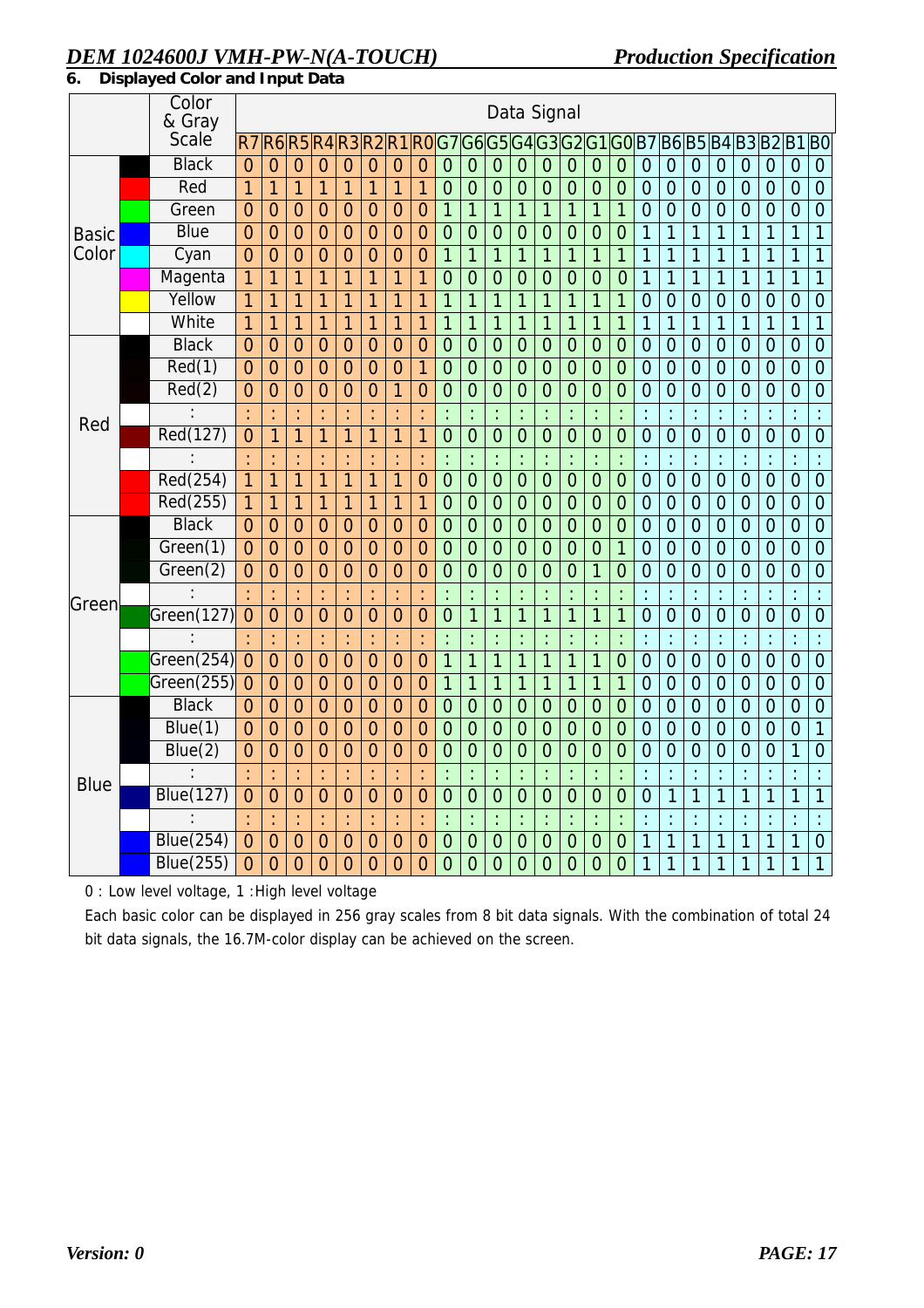## **7. Touch Screen Panel Specifications**

#### **7.1 Electrical Characteristics**

| <b>Item</b>                  | Min.   | Typ.     | Max.                     | Unit          | <b>Note</b>               |
|------------------------------|--------|----------|--------------------------|---------------|---------------------------|
| Linearity                    | $-1.5$ |          | 1.5                      | %             | Analog X and Y directions |
| <b>Terminal Resistance</b>   | 550    |          | 1100                     | Ω             | X(Film side)              |
|                              | 100    | 400<br>Ω |                          | Y(Glass side) |                           |
| <b>Insulation Resistance</b> | 20     |          | $\overline{\phantom{0}}$ | $M\Omega$     | <b>DC 25V</b>             |
| Voltage                      | 3      |          | 15                       | v             | 1 <sub>m</sub> A          |
| Response Time                |        | 15       |                          | ms            |                           |
| Transparency                 |        | 80       |                          | %             | Non-glare                 |

Caution (1) : Do not operate it with a thing except a polyacetal pen (tip R0.8mm or less) or a finger, especially those with hard or sharp tips such as a ball point pen or a mechanical pencil.

#### **7.2 Mechanical & Reliability Characteristics**

| <b>Item</b>               | Min.      | Typ.                     | Max.                     | Unit  | <b>Note</b>      |
|---------------------------|-----------|--------------------------|--------------------------|-------|------------------|
| <b>Activation Force</b>   | 50        |                          | 100                      |       |                  |
| <b>Hitting Durability</b> | 1,000,000 | ٠                        | $\overline{\phantom{0}}$ | times | (2)              |
| <b>Sliding Durability</b> | 100,000   |                          |                          | times | (3)              |
| <b>Surface Hardness</b>   |           | $\overline{\phantom{0}}$ | -                        |       | <b>JIS K5400</b> |

Note (1) Input : Finger or polyacetal pen 0.8R

Note (2) Hit 1,000,000 times on the Film with a placenta (POM) pencil (R0.8)

- Force: 250gf
- Speed: 2times/sec

Note (3) Shuttle 10,000 times with a placenta (POM) pencil (R0.8)

- Force: 150gf
- Speed: 60mm/sec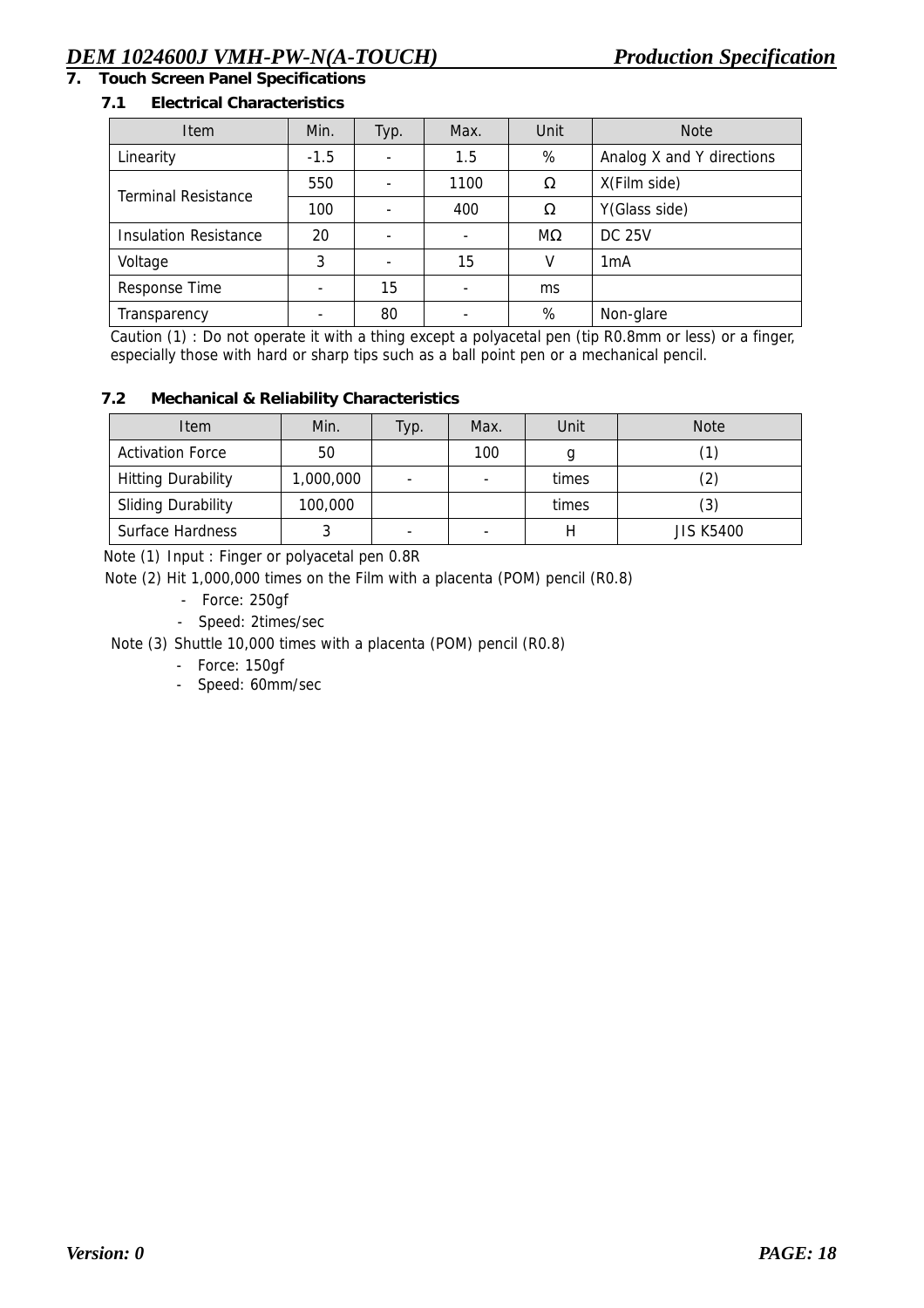#### **8. Reliability Condition**

No change on display and in operation under the following test condition.

Condition: Unless otherwise specified, tests will be conducted under the following condition.

Temperature: 20±5°C.

Humidity: 65±5%RH.

Tests will be not conducted under functioning state.

| No.            | Parameter                                                   | Condition                                                                                                                                                                                                                                                                      | <b>Notes</b>   |
|----------------|-------------------------------------------------------------|--------------------------------------------------------------------------------------------------------------------------------------------------------------------------------------------------------------------------------------------------------------------------------|----------------|
| 1              | <b>High Temperature Operating</b>                           | 70°C±2°C, 240hrs                                                                                                                                                                                                                                                               |                |
| $\overline{2}$ | Low Temperature Operating                                   | -20 $\textdegree$ C $\pm$ 2 $\textdegree$ C, 240hrs                                                                                                                                                                                                                            | $\mathbf{1}$   |
| 3              | High Temperature Storage                                    | 80°C±2°C, 240hrs.                                                                                                                                                                                                                                                              | $\overline{2}$ |
| 4              | Low Temperature Storage                                     | -30 $\textdegree$ C $\pm$ 2 $\textdegree$ C, 240hrs.                                                                                                                                                                                                                           | 1,2            |
| 5              | High Temperature and High<br><b>Humidity Operation Test</b> | 60°C±2°C,90%, 240hrs.                                                                                                                                                                                                                                                          | 1,2            |
| 6              | <b>Vibration Test</b>                                       | Total fixed amplitude: 1.5mm.<br>Vibration Frequency: 10~55Hz.<br>One cycle 60 seconds to 3 direction of X, Y, Z each 15<br>minutes.                                                                                                                                           | 3              |
| 7.             | Drop Test                                                   | To be measured after dropping from 60cm high on<br>the concrete surface in packing state.<br>Е<br>Dropping method corner<br>dropping:<br>G<br>E<br>A corner: Once edge<br>dropping.<br>B, C, D edge: Once face<br>60cm<br>dropping.<br>E, F, G face: Once.<br>Concrete Surface |                |

Notes: 1. No dew condensation to be observed.

- 2. The function test shall be conducted after 4 hours storage at the normal temperature and humidity after removed from the test chamber.
- 3. Vibration test will be conducted to the product itself without putting I in a container.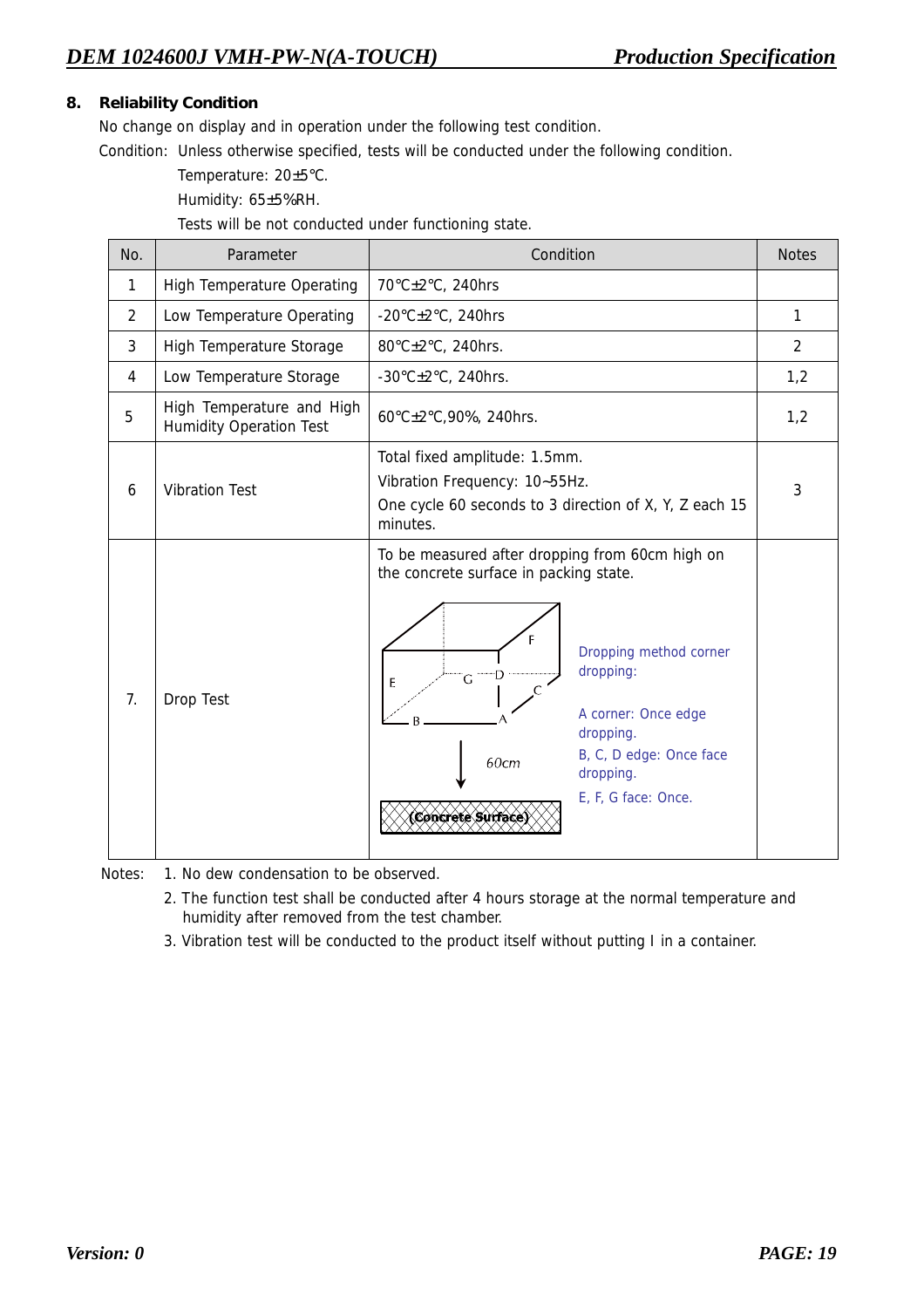# *DEM 1024600J VMH-PW-N(A-TOUCH) Production Specification*

**9. Dimensional Outlines** 



| $7''$ TFT-IPS | 1024xRGBx600 | Source IC:ST5651CB<br>Gate IC:ST5021 | Normally Black | All view          | 85/85/85/85            | $1000 \text{c}$ d/ $m^2$ Typ. | $x=0.31\pm0.05$ , $y=0.34\pm0.05$ | LED 27pcs, 3S9P  | $-20 - 70$ °C                | $-30 - 80 - C$      | <b>LVDS</b> |  |
|---------------|--------------|--------------------------------------|----------------|-------------------|------------------------|-------------------------------|-----------------------------------|------------------|------------------------------|---------------------|-------------|--|
| Display type  | Resolution   | Driver IC                            | Display mode   | Viewing Direction | Viewing Angle(U/D/L/R) | Brightness(Center point)      | Color Chromaticity                | <b>Backlight</b> | <b>Operating Temperature</b> | Storage Temperature | Interface   |  |

 $\mathbb T$ 

 $\overline{1}$  $\Box$  Τ  $\overline{\phantom{a}}$ 

 $\mathbb{R}$ 

 $\sigma$ 

 $\infty$ 

。<br>巴•

 $\infty$ 

 $\sim$ 

 $\overline{\overline{\overline{z}}}$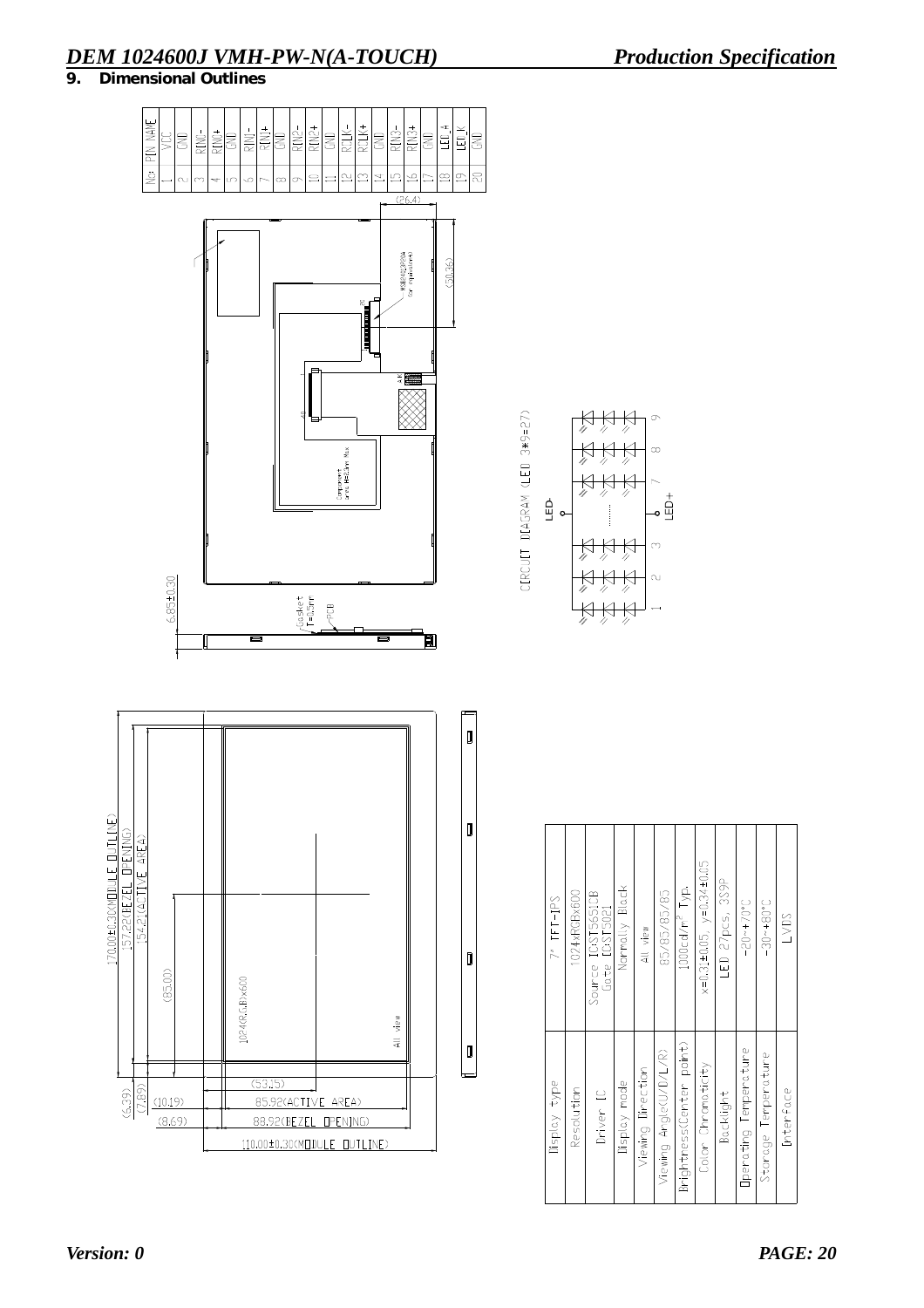#### **10. Incoming Inspection Standards**

#### **10.1 Inspection and Environment Conditions**

10.1.1 Inspection Conditions:

(1)Inspection Distance: 35 cm±5cm

(2)View Angle : Light-on Inspection Angle︰±5°

Cosmetic Inspection Angle︰±45°



( perpendicular to LCD panel surface)

#### 10.1.2 Environment Conditions:

|                     | <b>Ambient Temperature</b>   | 23 °C $\pm$ 5 °C  |  |  |
|---------------------|------------------------------|-------------------|--|--|
|                     | <b>Ambient Humidity</b>      | $55 \pm 10\%$ RH  |  |  |
| Ambient             | <b>Cosmetic Inspection</b>   | more than 600 Lux |  |  |
| <b>Illumination</b> | <b>Functional Inspection</b> | $300 - 500$ Lux   |  |  |

#### 10.1.3 Sampling Conditions:

- (1) Lot Size: Quantity of shipment lot per model
- (2) Sampling Method:

|     |                      | MIL-STD-105F                       |  |  |  |
|-----|----------------------|------------------------------------|--|--|--|
|     | <b>Sampling Plan</b> | Normal Inspection, Single Sampling |  |  |  |
|     |                      | Level II                           |  |  |  |
| IOA | Major Defect         | 1.0%                               |  |  |  |
|     | Minor Defect         | 1.5%                               |  |  |  |

(3) The classification of Major(MA) and Minor(MI) defects is shown as 3. Inspection Criteria.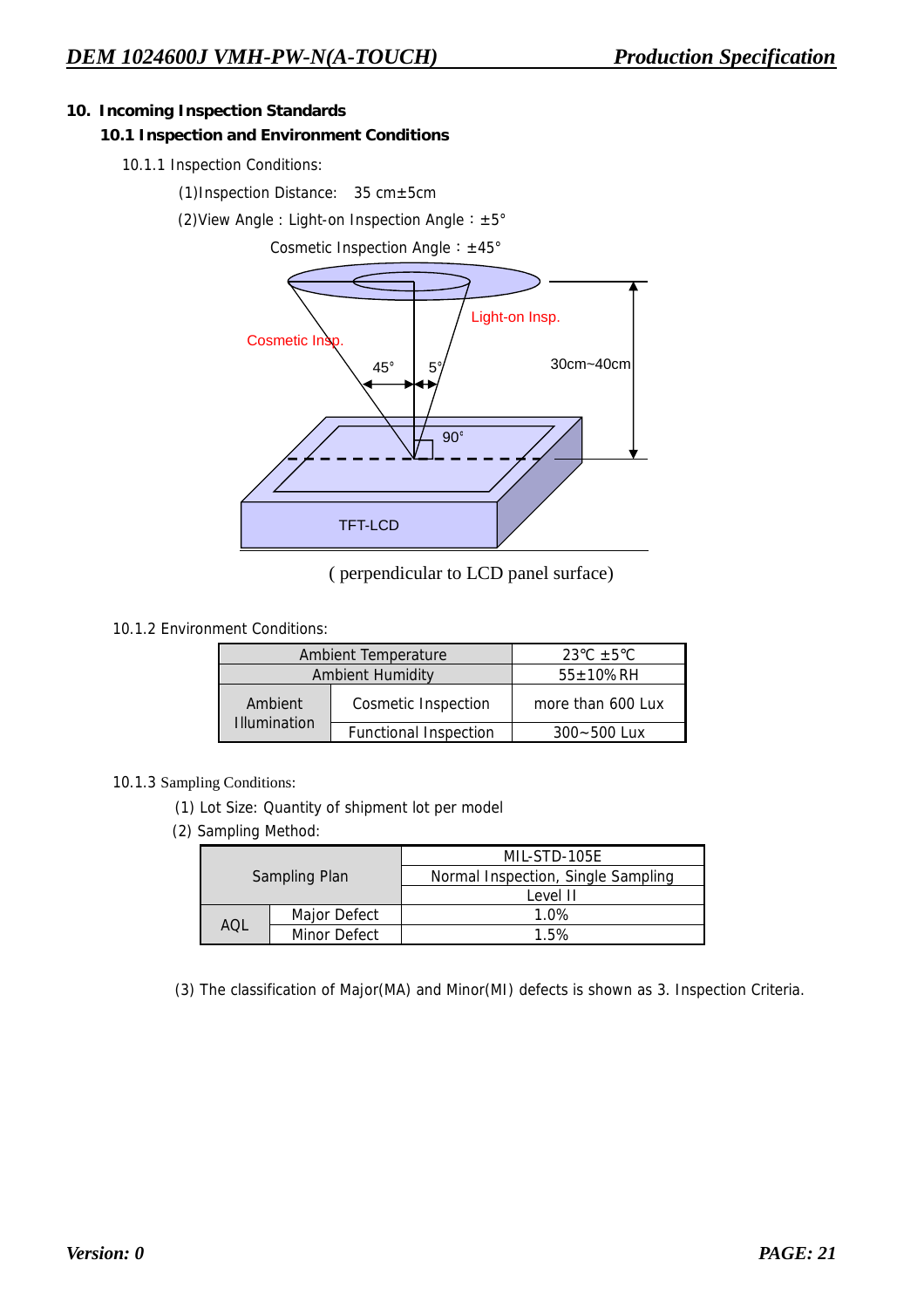#### 10.1.4 Inspection Criteria

10.1.4.1 Cosmetic Inspection(Panel):

| Item                                       | Judgment Criteria                                                                                                            | Classification |  |  |
|--------------------------------------------|------------------------------------------------------------------------------------------------------------------------------|----------------|--|--|
| Chipping on Panel                          | $a \leq 3.0$ mm $\cdot$ b $\leq 3.0$ mm $\cdot$ c $\leq$ t<br>(Bottom glass thickness)                                       | МA             |  |  |
| Scratch on Panel<br>*Note-2                | $W \le 0.05$ mm or L< 5mm: Ignored<br>0.05mm< $W \leq 0.1$ mm and $L \leq 5$ mm: $N \leq 5$<br>W>0.1mm or L>5mm: Not allowed | ΜI             |  |  |
| Bubble or Dent on<br>Panel<br>*Note-3      | $D \leq 0.2$ mm: Ignored<br>0.2mm< $D \leq 0.3$ mm: $N \leq 5$<br>D>0.3mm: Not allowed                                       |                |  |  |
| Panel Crack                                | Not Allowed crack                                                                                                            | MA             |  |  |
| <b>Bezel Deformation</b>                   | Obvious deformation is not allowed.                                                                                          | MI             |  |  |
| <b>Bezel Oxidation</b>                     | Not allowed if it rusts continuously over 1 cm (It is out<br>of warranty with rusted tin plate)                              | ΜI             |  |  |
| <b>Bezel Scratch</b>                       | L $\leq$ 20mm, W $\leq$ 0.2, N $\leq$ 3                                                                                      | ΜI             |  |  |
| Metal Squash Dent<br>/Flange(Front Side)   | $D(W) \leq 1, L \leq 3, N \leq 3;$                                                                                           | ΜI             |  |  |
| <b>B/L High Voltage Wire</b><br>Denudation | Not allowed                                                                                                                  | MA             |  |  |
| Polarizer flaw or leak<br>out resin        | Defect is defined as the active area.                                                                                        | ΜI             |  |  |
| <b>Outline Dimension</b>                   | Must in Spec, refer to related product spec.                                                                                 | ΜI             |  |  |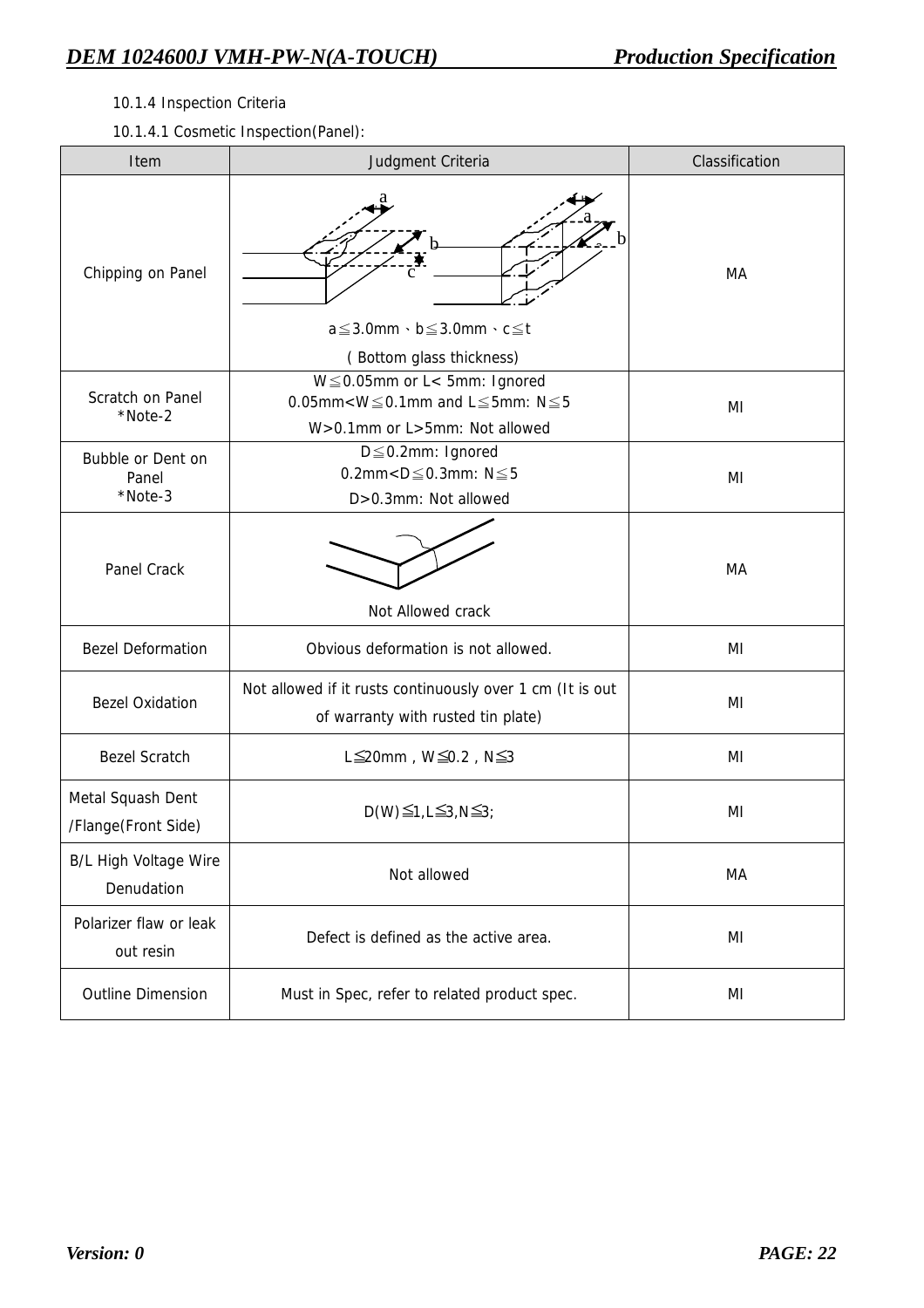### 10.1.4.2 Functional Inspection:

| Item                                                             |                                                                                                                                                                                                                                                    | Area(Note1)                               | I           | $\mathsf{O}$ | Classification |  |
|------------------------------------------------------------------|----------------------------------------------------------------------------------------------------------------------------------------------------------------------------------------------------------------------------------------------------|-------------------------------------------|-------------|--------------|----------------|--|
|                                                                  |                                                                                                                                                                                                                                                    | $\overline{2}$<br>Random                  |             |              |                |  |
|                                                                  |                                                                                                                                                                                                                                                    | Bright dot 2 dots adjacent                | 0           | $\mathbf 0$  |                |  |
|                                                                  |                                                                                                                                                                                                                                                    | 3 dots adjacent or more                   | 0           | $\Omega$     |                |  |
|                                                                  |                                                                                                                                                                                                                                                    | Random<br>3                               |             |              |                |  |
|                                                                  | Dark dot                                                                                                                                                                                                                                           | 2 dots adjacent                           | 1           |              |                |  |
|                                                                  |                                                                                                                                                                                                                                                    | 3 dots adjacent or more                   | $\mathbf 0$ | $\mathbf 0$  |                |  |
|                                                                  | <b>Total Dot Defect</b>                                                                                                                                                                                                                            |                                           |             | 5            |                |  |
| Point Defect                                                     | <b>Distance</b>                                                                                                                                                                                                                                    | Distance between Bright<br>and Bright dot | L≧5mm       |              | ΜI             |  |
|                                                                  |                                                                                                                                                                                                                                                    | Distance between Bright<br>and Dark dot   | L≧5mm       |              |                |  |
|                                                                  |                                                                                                                                                                                                                                                    | Distance between Dark<br>dot              | L≧5mm       |              |                |  |
|                                                                  | (1) It is defined as Point Defect if defect area $>$ 0.5dot<br>(2) It is ignored if defect area $\leq 0.5$ dot<br>(3) Weak point defect will be defined as Bright Dot if it can be<br>observed through ND filter 5% (Full Screen Black Inspection) |                                           |             |              |                |  |
| Line Defect                                                      | Obvious vertical or horizontal line defect is not allowed.                                                                                                                                                                                         | МA                                        |             |              |                |  |
| Mura                                                             | Not allowed if it can be observed through ND Filter 5 %                                                                                                                                                                                            | MI                                        |             |              |                |  |
| Foreign Material<br>in spot shape<br>*Note-3                     |                                                                                                                                                                                                                                                    | MI                                        |             |              |                |  |
| <b>Foreign Material</b><br>in line<br>or spiral shape<br>*Note-4 |                                                                                                                                                                                                                                                    | MI                                        |             |              |                |  |
| Display<br><b>Function Abnormal</b>                              |                                                                                                                                                                                                                                                    | МA                                        |             |              |                |  |